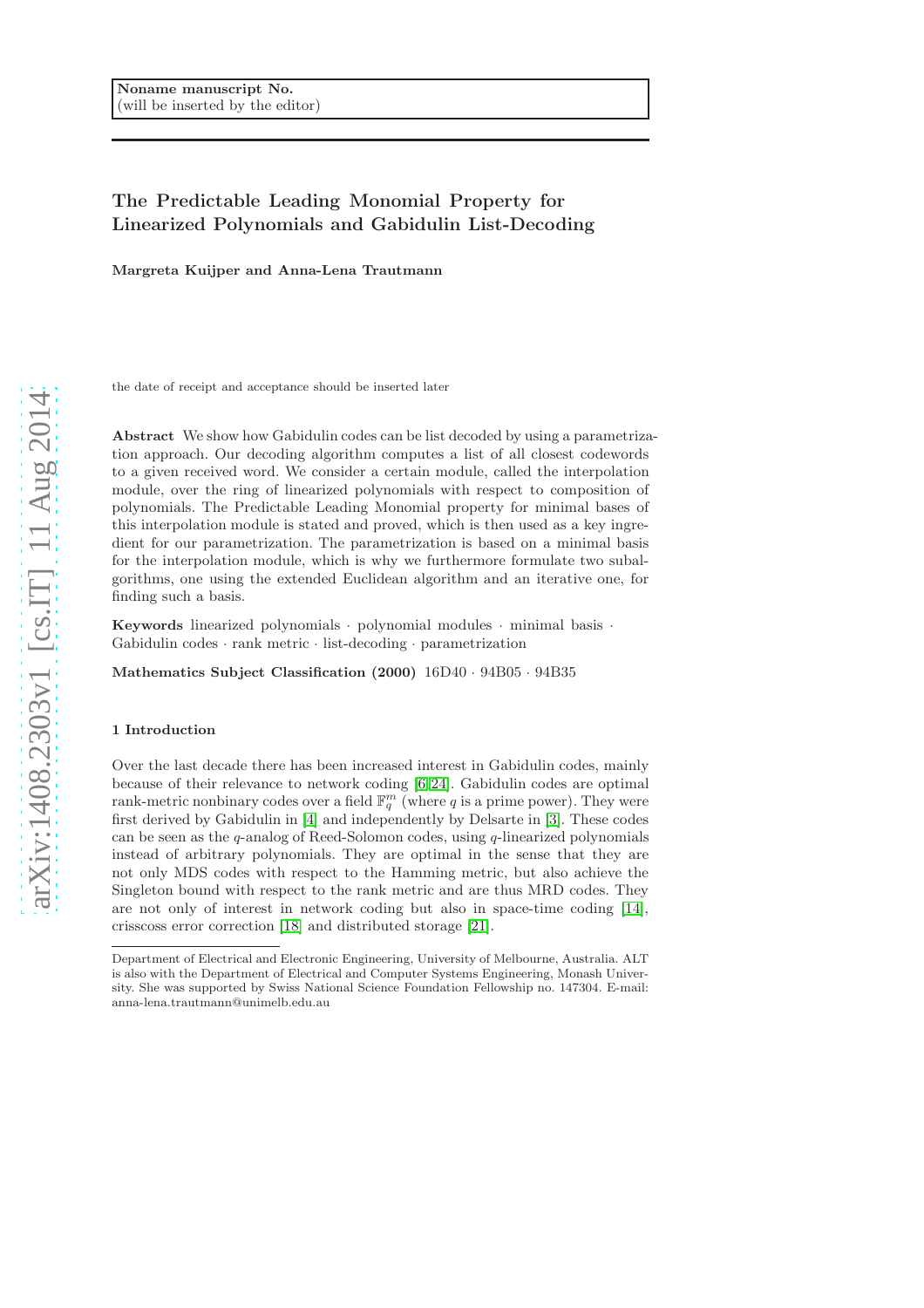The decoding of Gabidulin codes has obtained a fair amount of attention in the literature, starting with work on decoding inside the unique decoding radius in  $[4, 5]$  $[4, 5]$  and more recently  $[13, 17, 19, 20, 22]$  $[13, 17, 19, 20, 22]$  $[13, 17, 19, 20, 22]$  $[13, 17, 19, 20, 22]$  $[13, 17, 19, 20, 22]$ . Decoding beyond the unique decoding radius was investigated in e.g. [\[6,](#page-22-0) [12,](#page-22-7) [15,](#page-22-8) [27,](#page-23-6) [28\]](#page-23-7). Related work on list-decoding of lifted Gabidulin codes can be found in [\[25\]](#page-23-8).

Using the close resemblance between Reed-Solomon codes and Gabidulin codes, the paper [\[13\]](#page-22-5) translates Gabidulin decoding into a set of polynomial interpolation conditions. Essentially, this setup is also used in the papers [\[6,](#page-22-0) [28\]](#page-23-7) that present iterative algorithms that perform Gabidulin list decoding with a list size of 1. In this paper we present an iterative algorithm that bears similarity to the ones in [\[6,](#page-22-0) [13,](#page-22-5) [28\]](#page-23-7) but yields all closest codewords rather than just one. The latter is due to our parametrization approach.

The paper is structured as follows. In the next section we present several preliminaries on q-linearized polynomials, Gabidulin codes, the rank metric and we recall the polynomial interpolation conditions from [\[13\]](#page-22-5). We also detail an iterative construction of the  $q$ -annihilator polynomial and the  $q$ -Lagrange polynomial. Section [3](#page-4-0) deals with modules over the ring of linearized polynomials and gives the Predictable Leading Monomial property for special types of bases of these modules. In Section [4](#page-8-0) we reformulate the Gabidulin list decoding requirements in terms of a module represented by four  $q$ -linearized polynomials and present the decoding algorithm, which is based on a parametrization using the Predictable Leading Monomial property. For this we present two subalgorithms for computing a minimal basis of the interpolation module. Furthermore, we analyze the complexity of our algorithms. We conclude this paper in Section [5.](#page-21-0)

#### 2 Preliminaries

#### 2.1 q-linearized polynomials

Let q be a prime power and let  $\mathbb{F}_q$  denote the finite field with q elements. It is well-known that there always exists a primitive element  $\alpha$  of the extension field  $\mathbb{F}_{q^m}$ , such that  $\mathbb{F}_{q^m} \cong \mathbb{F}_q[\alpha]$ . Moreover,  $\mathbb{F}_{q^m}$  is isomorphic (as a vector space) to the vector space  $\mathbb{F}_q^m$ . One then easily gets the isomorphic description of matrices over the base field  $\mathbb{F}_q$  as vectors over the extension field, i.e.  $\mathbb{F}_q^{m \times n} \cong \mathbb{F}_{q^m}^n$ . Since we will work with matrices over different underlying fields we denote the rank of a matrix X over  $\mathbb{F}_q$  by rank $_q(X)$ .

For some vector  $(v_1, \ldots, v_n) \in \mathbb{F}_{q^m}^n$  we denote the  $k \times n$  Moore matrix by

$$
M_k(v_1,\ldots,v_n) := \begin{pmatrix} v_1 & v_2 & \ldots & v_n \\ v_1^{[1]} & v_2^{[1]} & \ldots & v_n^{[1]} \\ \vdots & & & \\ v_1^{[k-1]} & v_2^{[k-1]} & \ldots & v_n^{[k-1]} \end{pmatrix},
$$

where  $[i] := q^i$ . A q-linearized polynomial over  $\mathbb{F}_{q^m}$  is defined to be of the form

$$
f(x) = \sum_{i=0}^{n} a_i x^{[i]}, \quad a_i \in \mathbb{F}_{q^m},
$$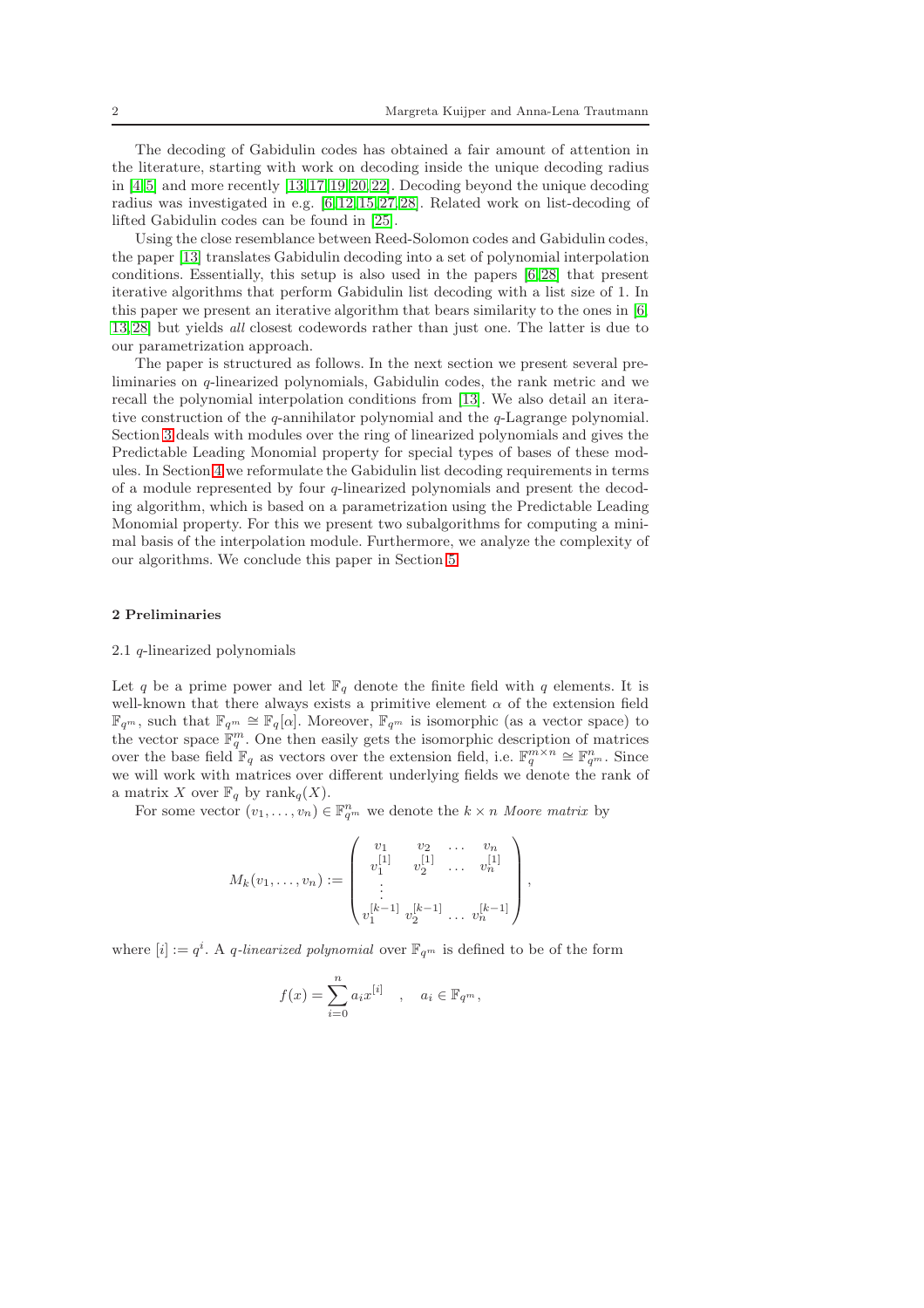where *n* is called the *q*-degree of  $f(x)$ , assuming that  $a_n \neq 0$ , denoted by  $qdeg(f)$ . This class of polynomials was first studied by Ore in [\[16\]](#page-22-9). One can easily check that  $f(x_1 + x_2) = f(x_1) + f(x_2)$  and  $f(\lambda x_1) = \lambda f(x_1)$  for any  $x_1, x_2 \in \mathbb{F}_{q^m}$  and  $\lambda \in \mathbb{F}_q$ , hence the name *linearized*. The set of all q-linearized polynomials over  $\mathbb{F}_{q^m}$ is denoted by  $\mathcal{L}_q(x, q^m)$ . This set forms a non-commutative ring with the normal addition  $+$  and composition  $\circ$  of polynomials. Because of the non-commutativity, products and quotients of elements of  $\mathcal{L}_q(x, q^m)$  have to be specified as being "left" or 'right" products or quotients. To not be mistaken with the standard division, we call the inverse of the composition *symbolic division*. I.e.  $f(x)$  is symbolically divisible by  $q(x)$  with right quotient  $m(x)$  if

$$
g(x) \circ m(x) = g(m(x)) = f(x).
$$

Efficient algorithms for all these operations (left and right symbolic multiplication and division) exist and can be found e.g. in [\[6\]](#page-22-0).

**Lemma 1 (cf. [\[11\]](#page-22-10) Thm. 3.50)** Let  $f(x) \in \mathcal{L}_q(x, q^m)$  and  $\mathbb{F}_{q^s}$  be the smallest extension field of  $\mathbb{F}_{q^m}$  that contains all roots of  $f(x)$ . Then the set of all roots of  $f(x)$ forms a  $\mathbb{F}_q$ -linear vector space in  $\mathbb{F}_{q^s}$ .

<span id="page-2-0"></span>**Lemma 2** ([\[11\]](#page-22-10) Thm. 3.52) Let U be a  $\mathbb{F}_q$ -linear subspace of  $\mathbb{F}_{q^m}$ . Then  $\prod_{g \in U} (x$ g) is an element of  $\mathcal{L}_q(x,q^m)$ .

Note that, if  $g_1, \ldots, g_n$  is a basis of U, one can rewrite

$$
\prod_{g \in U} (x - g) = \lambda \det(M_{n+1}(g_1, \ldots, g_n, x))
$$

for some constant  $\lambda \in \mathbb{F}_{q^m}$ . We call this polynomial the *q*-annihilator polynomial of U, denoted by  $\Pi_{(g_1,g_2,...,g_n)}(x)$ . Clearly its q-degree equals n.

We also have a notion of q-Lagrange polynomial: Let  $\mathbf{g} = (g_1, \ldots, g_n)$  and  $\mathbf{r} =$  $(r_1,\ldots,r_n)$ , both in  $\mathbb{F}_{q^m}^n$ . Define the matrix  $\mathfrak{D}_i(\mathbf{g},x)$  as  $M_n(g_1,\ldots,g_n,x)$  without the i-th column. We define the q-Lagrange polynomial as

$$
\Lambda_{\mathbf{g},\mathbf{r}}(x) := \sum_{i=1}^n (-1)^{n-i} r_i \frac{\det(\mathfrak{D}_i(\mathbf{g},x))}{\det(M_n(\mathbf{g}))} \in \mathbb{F}_{q^m}[x].
$$

It can be easily verified that the above polynomial is q-linearized and that  $\Lambda_{\mathbf{g},\mathbf{r}}(g_i) =$  $r_i$  for  $i = 1, \ldots, n$ .

Note that, although not under the same name, the previous two polynomials were also defined in e.g. [\[26\]](#page-23-9).

In the following we will use matrix composition, which is defined analogously to matrix multiplication:

$$
\begin{bmatrix} a(x) b(x) \\ c(x) d(x) \end{bmatrix} \circ \begin{bmatrix} e(x) f(x) \\ g(x) h(x) \end{bmatrix} :=
$$

$$
\begin{bmatrix} a(e(x)) + b(g(x)) a(f(x)) + b(h(x)) \\ c(e(x)) + d(g(x)) c(f(x)) + d(h(x)) \end{bmatrix}
$$

.

<span id="page-2-1"></span>We can recursively construct the  $q$ -annihilator and the  $q$ -Lagrange polynomial as follows.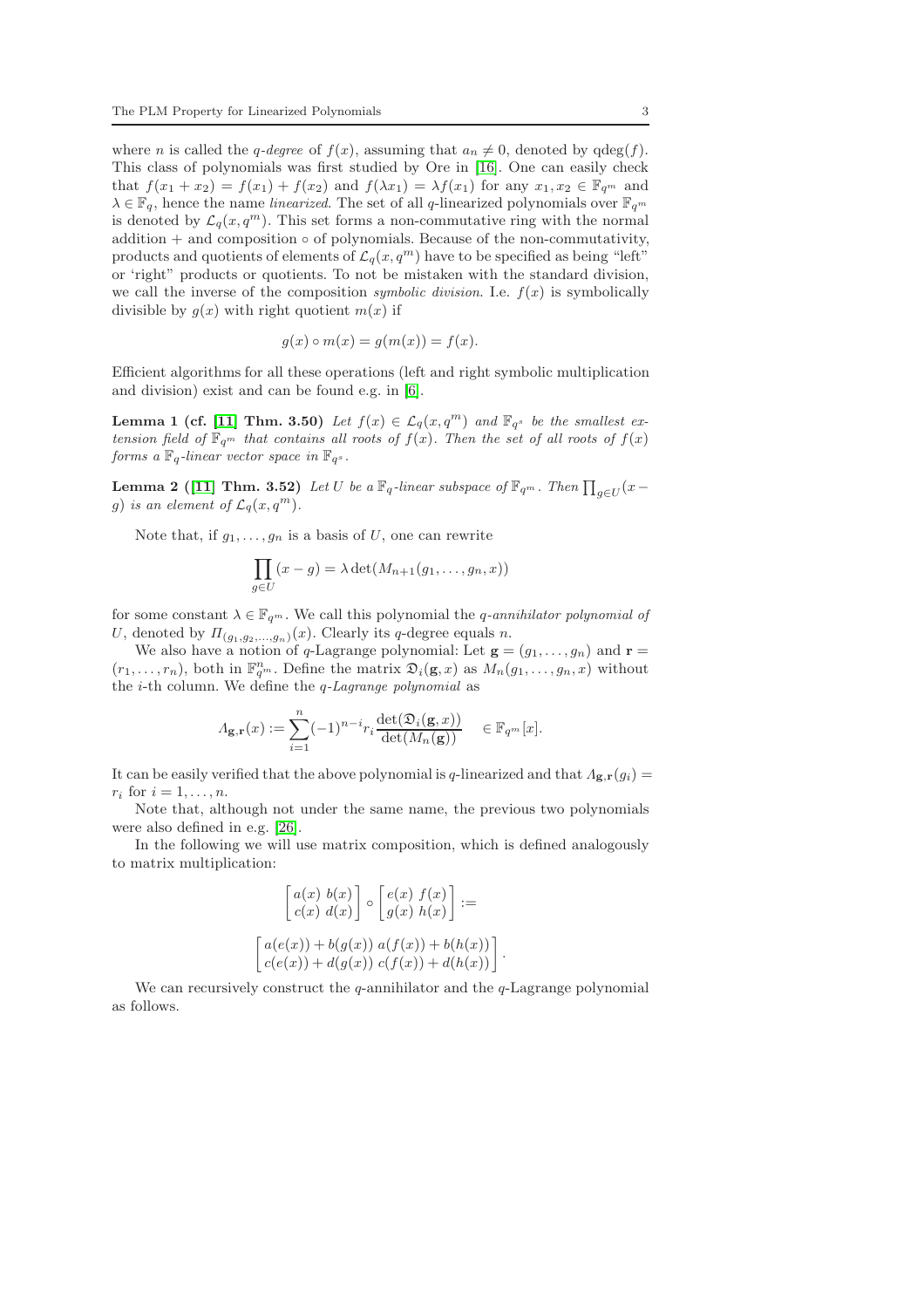**Proposition 3** Let  $g_1, \ldots, g_n \in \mathbb{F}_{q^m}$  be linearly independent and  $r_1, \ldots, r_n \in \mathbb{F}_{q^m}$ . Define

$$
\Pi_1(x) := x^q - g_1^{q-1} x \quad , \quad \Lambda_1(x) := \frac{r_1}{g_1} x,
$$

and for  $i = 1, \ldots, n - 1$ 

$$
\begin{bmatrix} \Pi_{i+1}(x) \\ \Lambda_{i+1}(x) \end{bmatrix} := \begin{bmatrix} x^q - \Pi_i (g_{i+1})^{q-1} x & 0 \\ -\frac{\Lambda_i (g_{i+1}) - r_{i+1}}{\Pi_i (g_{i+1})} x & x \end{bmatrix} \circ \begin{bmatrix} \Pi_i(x) \\ \Lambda_i(x) \end{bmatrix}.
$$

Then we have  $\Pi_i(x) = \Pi_{(g_1, g_2,...,g_i)}(x)$  and  $\Lambda_i(x) = \Lambda_{(g_1, g_2,...,g_i),(r_1,...,r_i)}(x)$  for  $i=1,\ldots,n$ .

*Proof* We prove this by induction on i. The theorem clearly holds for  $i = 1$ . Suppose that the theorem holds for a value of i with  $1 \leq i \leq n$ . By definition  $\Pi_{i+1}(x) =$  $\Pi_i(x)^q - \Pi_i(g_{i+1})^{q-1} \Pi_i(x)$ , so that (using the induction hypothesis)  $\Pi_{i+1}(x)$  is a monic q-linearized polynomial of q-degree  $i+1$  such that for  $1 \leq j \leq i+1$  we have  $\Pi_{i+1}(g_j) = 0$ . It follows that then  $\Pi_{i+1}(x)$  must coincide with  $\Pi_{(g_1, g_2, \ldots, g_{i+1})}(x)$ .

We next show that the formula for  $\Lambda_{i+1}(x)$  yields the q-Lagrange polynomial at level  $i + 1$ . Assume that  $\Lambda_i(x)$  is the q-Lagrange polynomial at level i and look at  $\Lambda_{i+1}(x)$ , which is q-linearized since  $\Lambda_i(x)$  and  $\Pi_i(x)$  are q-linearized. As  $qdeg(\Pi_i(x)) = i > qdeg(\Lambda_i(x))$  it holds that  $qdeg(\Lambda_{i+1}(x)) = i$ . Furthermore, because  $\Pi_i(g_i) = 0$  for  $j = 1, \ldots, i$  and  $\Lambda_i(g_i) = r_j$  for  $j = 1, \ldots, i$ ,

$$
A_{i+1}(g_j) = A_i(g_j) = r_j, \quad \text{and}
$$

$$
\Lambda_{i+1}(g_{i+1}) = \Lambda_i(g_{i+1}) - \frac{\Lambda_i(g_{i+1}) - r_{i+1}}{\Pi_i(g_{i+1})} \Pi_i(g_{i+1}) = r_{i+1}.
$$

Therefore,  $\Lambda_{i+1}(x)$  evaluates to the same values as  $\Lambda_{(g_1,...,g_{i+1}), (r_1,...,r_{i+1})}(x)$  for  $g_1, \ldots, g_{i+1}$ . Because of the linearity of both these polynomials they evaluate to the same values for all elements of  $\langle g_1, \ldots, g_{i+1} \rangle$ , and as the  $g_i$  are linearly independent, these are  $q^{i+1}$  many values. Since the degree of both polynomials is  $q^i < q^{i+1}$ , it follows that they must be the same polynomial.

<span id="page-3-0"></span>Furthermore we need the following fact for our investigations in Section [4.](#page-8-0)

**Lemma 4** ([\[10\]](#page-22-11)) Let  $L(x) \in \mathcal{L}_q(x,q^m)$ , such that  $L(q_i) = 0$  for all i. Then

$$
\exists H(x) \in \mathcal{L}_q(x, q^m) : L(x) = H(x) \circ \prod_{g \in \langle g_1, \dots, g_n \rangle} (x - g).
$$

*Proof* We know from Lemma [2](#page-2-0) that  $\prod_{\alpha \in \langle g_1,...,g_n \rangle}(x - \alpha) \in \mathcal{L}_q(x, q^m)$ . Moreover there always exists unique left and right division in  $\mathcal{L}_q(x, q^m)$ , i.e. in this case there exist unique polynomials  $H(x), R(x) \in \mathcal{L}_q(x, q^m)$  such that  $L(x) = H(x)$  $\prod_{\alpha \in (g_1,...,g_n)} (x - \alpha) + R(x)$  and  $qdeg(R(x)) < qdeg \prod_{\alpha \in (g_1,...,g_n)} (x - \alpha) = n$ . Since any  $\alpha \in \langle g_1, \ldots, g_n \rangle$  is a root of  $L(x)$  and of  $\prod_{\alpha \in \langle g_1, \ldots, g_n \rangle} (x - \alpha)$ , they must also be a root of  $R(x)$ . Hence we have  $q^n$  distinct roots for  $R(x)$  and  $\deg(R) < q^n$ , thus  $R(x) \equiv 0$  and the statement follows.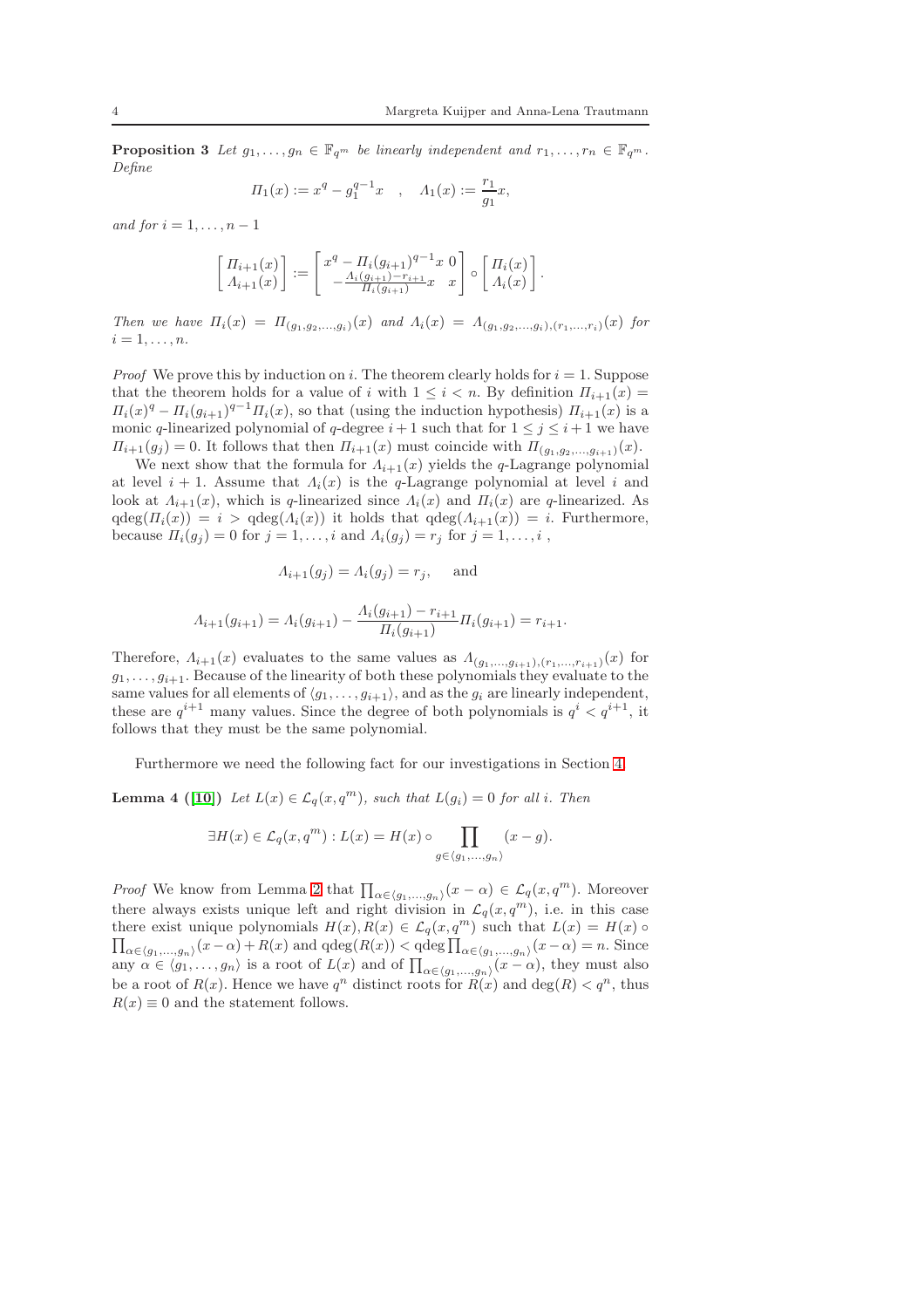### 2.2 Gabidulin codes

Let  $g_1, \ldots, g_n \in \mathbb{F}_{q^m}$  be linearly independent over  $\mathbb{F}_q$ . We define a *Gabidulin code*  $C \subseteq \mathbb{F}_{q^m}^n$  as the linear block code with generator matrix  $M_k(g_1, \ldots, g_n)$ . Using the isomorphic matrix representation we can interpret C as a matrix code in  $\mathbb{F}_q^{m \times n}$ . The rank distance  $d_R$  on  $\mathbb{F}_q^{m \times n}$  is defined by

$$
d_R(X, Y) := \text{rank}_q(X - Y) \quad , \quad X, Y \in \mathbb{F}_q^{m \times n}
$$

and analogously for the isomorphic extension field representation. It holds that the code C constructed before has dimension k over  $\mathbb{F}_{q^m}$  and minimum rank distance (over  $\mathbb{F}_q$ )  $n - k + 1$ . One can easily see by the shape of the parity check and the generator matrices that an equivalent definition of the code is

$$
C = \{ (m(g_1), \ldots, m(g_n)) \in \mathbb{F}_{q^m}^n \mid m(x) \in \mathcal{L}_q(x, q^m)_{< k} \},
$$

where  $\mathcal{L}_q(x,q^m)_{< k} := \{m(x) \in \mathcal{L}_q(x,q^m), \text{qdeg}(m(x)) < k\}.$  For more information on bounds and constructions of rank-metric codes the interested reader is referred to [\[4\]](#page-22-1).

Consider a received word  $\mathbf{r} = (r_1, \ldots, r_n) \in \mathbb{F}_{q^m}^n$  as the sum  $\mathbf{r} = \mathbf{c} + \mathbf{e}$ , where  $\mathbf{c} = (c_1, \ldots, c_n) \in C$  is a codeword and  $\mathbf{e} = (e_1, \ldots, e_n) \in \mathbb{F}_{q^m}^n$  is the error vector. We now recall the polynomial interpolation setup from [\[13\]](#page-22-5) via a more general formulation in the next theorem.

<span id="page-4-1"></span>**Theorem 5** ([\[10,](#page-22-11)13]) Let  $m(x) \in \mathcal{L}_q(x,q^m)$ ,  $\deg(f(x)) < k$  and  $c_i = m(g_i)$  for  $i = 1, \ldots, n$ . Then  $d_R(c, r) = t$  if and only if there exists a  $D(x) \in \mathcal{L}_q(x, q^m)$ , such that  $qdeg(D(x)) = t$  and

$$
D(r_i) = D(m(g_i)) \quad \forall i \in \{1, \ldots, n\}.
$$

Furthermore, this  $D(x)$  is unique.

**Remark 6** The previous theorem states that the roots of  $D(x)$  form a vector space of degree t which is equal to the span of  $e_1, \ldots, e_n$  (for this note that  $e_i = m(g_i) - r_i$ ). This is why  $D(x)$  is also called the error span polynomial (cf. e.g. [\[23\]](#page-23-10)). The analogy in the classical Hamming metric set-up is the error locator polynomial, whose roots indicate the locations of the errors, and whose degree equals the number of errors.

# <span id="page-4-0"></span>3 Modules over  $\mathcal{L}_q(x, q^m)$

As mentioned before,  $\mathcal{L}_q(x, q^m)$  forms a ring with addition and composition. Hence  $\mathcal{L}_q(x,q^m)^\ell$  forms a (right or left) module. In this work we will consider  $\mathcal{L}_q(x,q^m)^\ell$ as a left module and investigate its (left) submodules.

We will first give some general definitions and results on  $\mathcal{L}_q(x, q^m)^\ell$  and then state and prove the Predictable Leading Monomial property in the end of this section. All of these are analogous to the definitions and results for modules over  $\mathbb{F}_{q^m}[x]$  (equipped with normal polynomial multiplication) from [\[2\]](#page-22-12). To avoid confusion we denote polynomials by  $f(x)$ , while vectors of polynomials are denoted by f. If we need to index polynomials, we use the notation  $f_1(x), \ldots, f_s(x)$ , while for vectors of polynomials we will use the notation  $f^{(1)},...,f^{(s)}$ .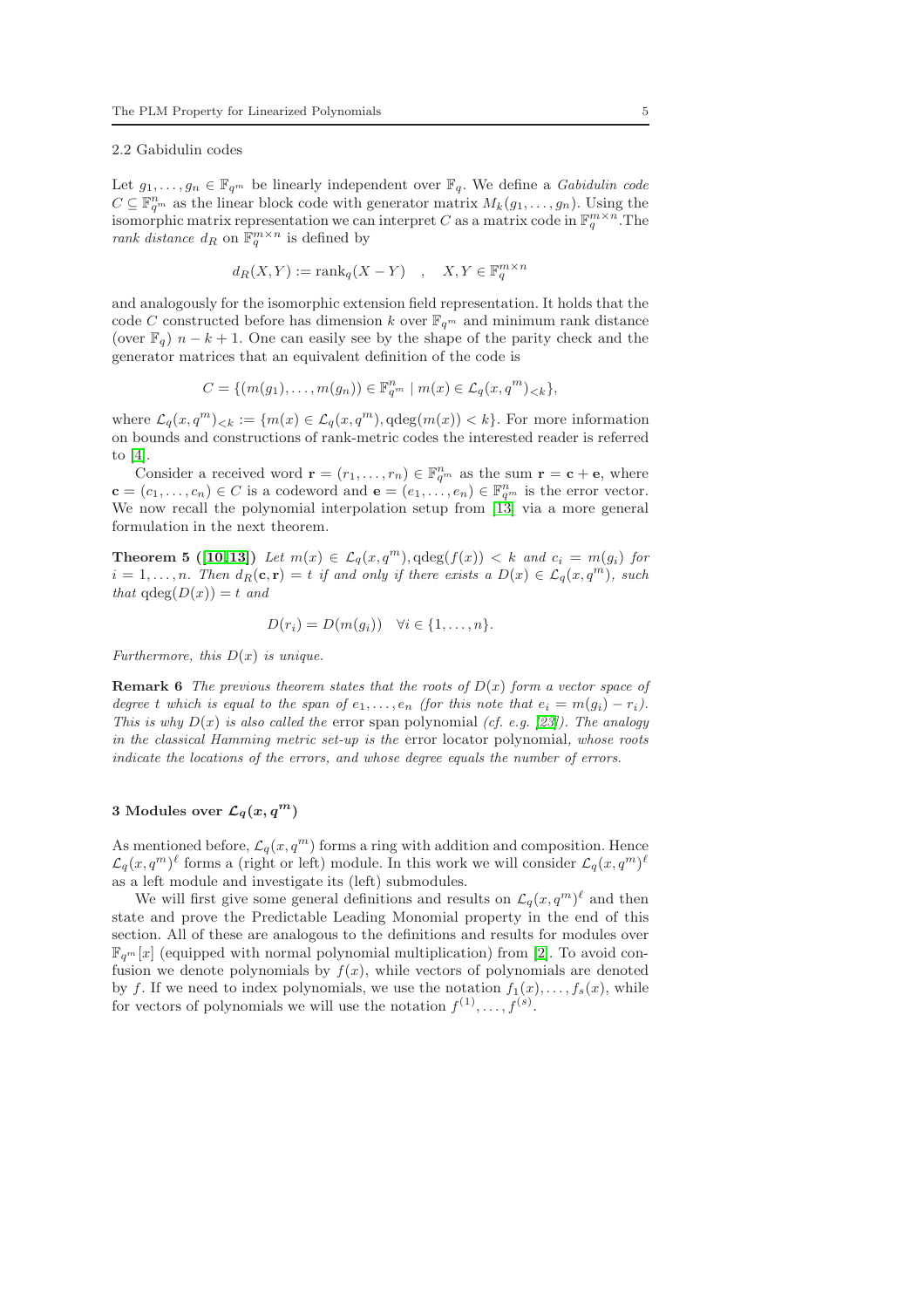Elements of  $\mathcal{L}_q(x,q^m)^\ell$  are of the form

$$
f := [f_1(x) \dots f_{\ell}(x)] = \sum_{i=1}^{\ell} f_i(x)e_i
$$

where  $f_i(x) = \sum_j f_{ij}x^{[j]} \in \mathcal{L}_q(x, q^m)$  and  $e_1, \ldots, e_\ell$  are the unit vectors of length  $\ell$ . Analogous to polynomial multiplication on  $\mathbb{F}_{q^m}[x]^{\ell}$  we define for  $h(x) \in \mathcal{L}_q(x, q^m)$ the left operation

$$
h(x) \circ f := [h(f_1(x)) \ \dots \ h(f_\ell(x))] = \sum_{i=1}^\ell h(f_i(x))e_i.
$$

The monomials of f are of the form  $x^{[k]}e_i$  for all k such that  $f_{ik} \neq 0$ .

**Definition 7** A subset  $M \subseteq \mathcal{L}_q(x,q^m)^\ell$  is a (left) submodule of  $\mathcal{L}_q(x,q^m)^\ell$  if it is closed under addition and composition with  $\mathcal{L}_q(x, q^m)$  on the left.

**Definition 8** Consider the non-zero elements  $f^{(1)},..., f^{(s)} \in \mathcal{L}_q(x,q^m)^{\ell}$ . We say that  $f^{(1)}, \ldots, f^{(s)}$  are linearly independent if for any  $a_1(x), \ldots, a_s(x) \in \mathcal{L}_q(x, q^m)$ 

$$
\sum_{i=1}^{s} a_i(x) \circ f^{(i)} = [0 \dots 0] \implies a_1(x) = \dots = a_s(x) = 0.
$$

A generating set of a submodule  $M \subseteq \mathcal{L}_q(x,q^m)^\ell$  is called a basis of M if all its elements are linearly independent.

One can easily see that

$$
B = \{xe_1, xe_2 \ldots, xe_{\ell}\}\
$$

is a basis of  $\mathcal{L}_q(x,q^m)^\ell$ , thus  $\mathcal{L}_q(x,q^m)^\ell$  is a free and finitely generated module.

We need the notion of monomial order for the subsequent results, which we will define in analogy to [\[1,](#page-22-13) Definition 3.5.1].

**Definition 9** A monomial order  $\langle$  on  $\mathcal{L}_q(x,q^m)^\ell$  is a total order on  $\mathcal{L}_q(x,q^m)^\ell$  that fulfills the following two conditions:

 $- x^{[k]} e_i < x^{[j]} \circ (x^{[k]} e_i)$  for any monomial  $x^{[k]} e_i \in \mathcal{L}_q(x,q^m)^\ell$  and  $j \in \mathbb{N}_{>0}$ .  $-I f x^{[k]} e_i < x^{[k']} e_{i'}$ , then  $x^{[j]} \circ (x^{[k]} e_i) < x^{[j]} \circ (x^{[k']} e_{i'})$  for any monomials  $x^{[k]} e_i, x^{[k']} e_{i'} \in$  $\mathcal{L}_q(x,q^m)^\ell$  and  $j \in \mathbb{N}_0$ .

We have different choices for monomial orders, of which the following is of interest for our investigations.

**Definition 10** The  $(k_1, \ldots, k_\ell)$ -weighted term-over-position monomial order is defined as  $[i_2]$ 

$$
x^{[i_1]}e_{j_1} <_{(k_1,\ldots,k_2)} x^{[i_2]}e_{j_2} : \iff
$$
  

$$
i_1 + k_{j_1} < i_2 + k_{j_2} \text{ or } [i_1 + k_{j_1} = i_2 + k_{j_2} \text{ and } j_1 < j_2].
$$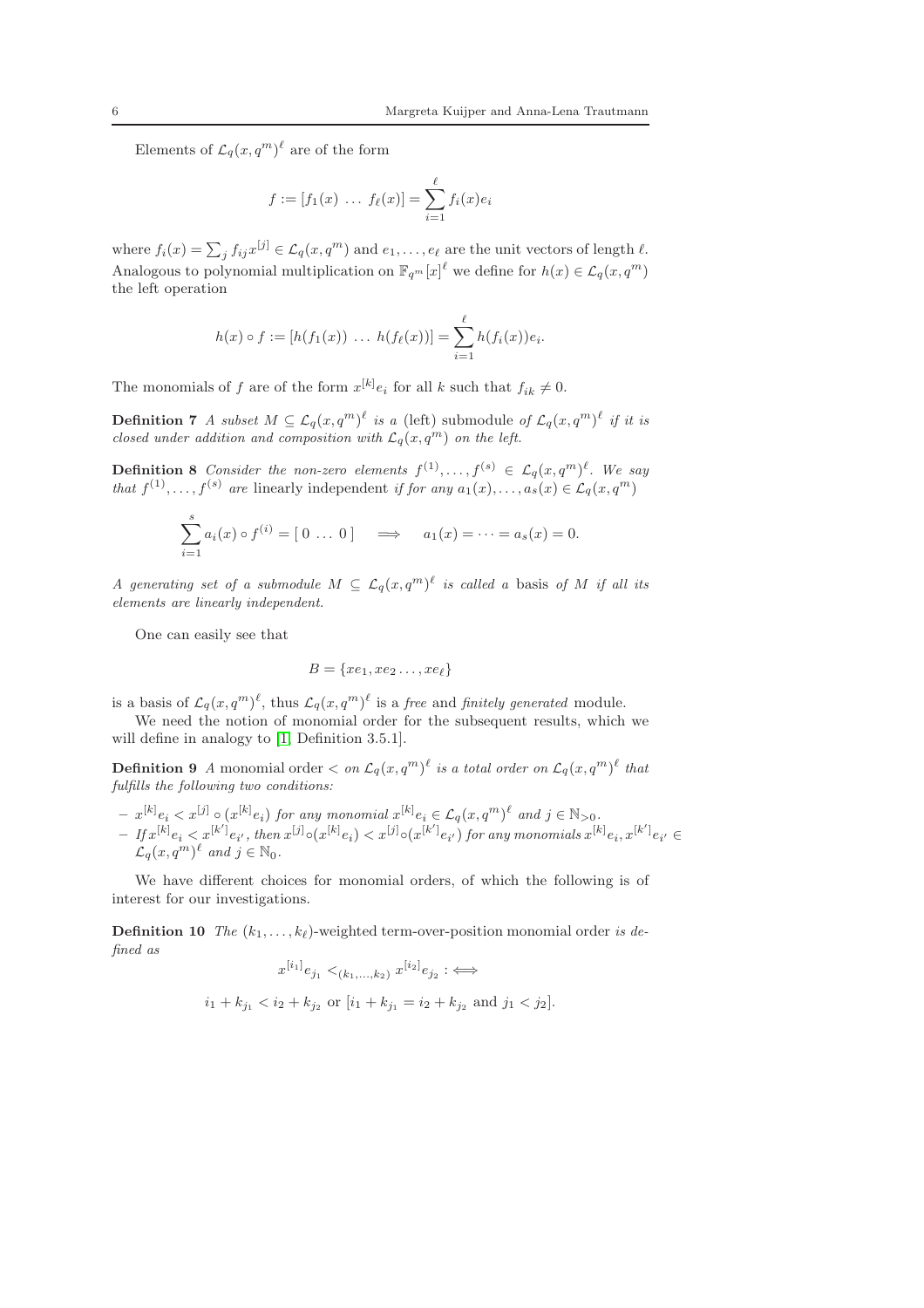Note that this monomial order for  $\mathcal{L}_q(x,q^m)^\ell$  coincides with the weighted termover-position monomial order for  $\mathbb{F}_{q^m}[x]$ , since one could replace the q-degrees with normal degrees and get the classical cases.

We furthermore need the following definition in analogy to the weighted termover-position monomial order:

**Definition 11** The  $(k_1, \ldots, k_\ell)$ -weighted q-degree of  $[f_1(x) \ldots f_\ell(x)]$  is defined as  $\max\{k_i + \deg(f_i(x)) \mid i = 1, \ldots, \ell\}.$ 

In the following we will not fix a monomial order. The results, if not noted differently, hold for any chosen monomial order.

**Definition 12** We can order all monomials of an element  $f \in \mathcal{L}_q(x, q^m)^{\ell}$  in decreasing order with respect to some monomial order. Rename them such that  $x^{[i_1]}e_{j_1}$  >  $x^{[i_2]}e_{j_2} > \ldots$  Then

- 1. the leading monomial  $\text{Im}(f) = x^{[i_1]}e_{j_1}$  is the greatest monomial of f.
- 2. the leading position  $\text{pos}(f) = j_1$  is the vector coordinate of the leading monomial.
- 3. the leading term  $\text{lt}(f) = f_{j_1,i_1} x^{[i_1]} e_{j_1}$  is the complete term of the leading monomial.

In order to define minimality for submodule bases we need the following notion of reduction, in analogy to [\[1,](#page-22-13) Definition 4.1.1].

**Definition 13** Let  $f, h \in \mathcal{L}_q(x, q^m)^\ell$  and let  $F = \{f^{(1)}, \ldots, f^{(s)}\}$  be a set of non-zero elements of  $\mathcal{L}_q(x,q^m)^\ell$ . We say that f reduces to h modulo F in one step if and only if

$$
h = f - ((b_1 x^{[a_1]}) \circ f^{(1)} + \dots + (b_k x^{[a_k]}) \circ f^{(k)})
$$

for some  $a_1, \ldots, a_k \in \mathbb{N}_0$  and  $b_1, \ldots, b_k \in \mathbb{F}_{q^m}$ , where

 $\mathrm{Im}(f) = x^{[a_i]} \circ \mathrm{Im}(f^{(i)}), \quad i = 1, \dots, k, \quad \text{and}$ 

$$
\mathrm{lt}(f) = (b_1 x^{[a_1]}) \circ \mathrm{lt}(f^{(1)}) + \cdots + (b_k x^{a_{[k]}}) \circ \mathrm{lt}(f^{(k)}).
$$

We say that f is minimal with respect to  $F$  if it cannot be reduced modulo  $F$ .

**Definition 14** A module basis  $B$  is called minimal if all its elements b are minimal with respect to  $B \setminus \{b\}$ .

<span id="page-6-0"></span>**Proposition 15** Let B be a basis of a module  $M \subseteq \mathcal{L}_q(x,q^m)^{\ell}$ . Then B is a minimal basis if and only if all leading positions of the elements of B are distinct.

*Proof* Let B be minimal. If two elements of B have the same leading position, the one with the greater leading monomial can be reduced modulo the other element, which contradicts the minimality. Hence, no two elements of a minimal basis can have the same leading position.

The other direction follows straight from the definition of reducibility and minimality of a basis, since if the leading positions of all elements are different, none of them can be reduced modulo the other elements.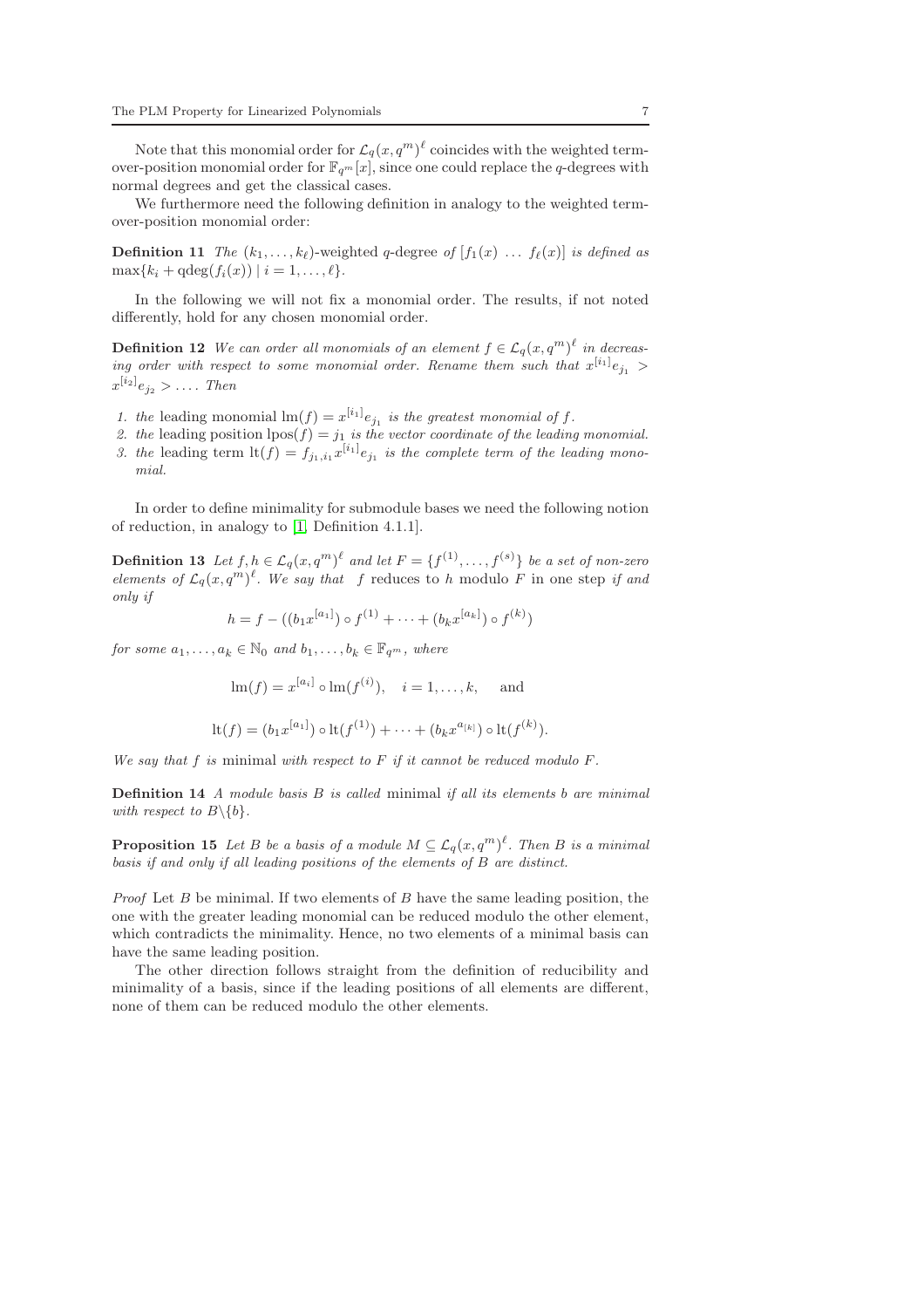The property outlined in the following theorem is called the Predictable Leading Monomial (PLM) property, a terminology that was introduced in [\[7\]](#page-22-14) for modules in  $\mathbb{F}_q[x]^\ell$  with respect to multiplication. Note that in [\[7\]](#page-22-14) minimal bases were addressed as minimal Gröbner bases. It can be shown that in their setting as well as in the one of this paper a minimal basis is the same as a minimal Gröbner basis. For the theory of Gröbner bases for modules in  $\mathcal{L}_q(x, q^m)^\ell$  the interested reader is referred to [\[8\]](#page-22-15).

<span id="page-7-0"></span>**Theorem 16 (PLM property)** Let M be a module in  $\mathcal{L}_q(x,q^m)^\ell$  with minimal basis  $B = \{b^{(1)}, \ldots, b^{(k)}\}$ . Then for any  $0 \neq f \in M$ , written as

$$
f = a_1(x) \circ b^{(1)} + \dots + a_k(x) \circ b^{(k)},
$$

where  $a_1(x), \ldots, a_k(x) \in \mathcal{L}_q(x,q^m)$ , we have

$$
\text{Im}(f) = \max_{1 \le i \le k; a_i(x) \neq 0} \{ \text{Im}(a_i) \circ \text{Im}(b^{(i)}) \}
$$

where (with slight abuse of notation)  $\text{Im}(a_i(x))$  denotes the term of  $a_i(x)$  of highest q-degree.

*Proof* Since  $B$  is minimal, all leading positions and thus also all leading monomials of its elements are distinct (by Proposition [15\)](#page-6-0). Without loss of generality assume that  $\mathrm{lm}(b^{(1)}) > \mathrm{lm}(b^{(2)}) > \cdots > \mathrm{lm}(b^{(k)})$  and that all  $a_i(x)$  are non-zero. Since  $\mathcal{L}_q(x,q^m)$  contains no zero divisors, we have that  $\text{lpos}(a_i(x) \circ b^{(i)}) = \text{lpos}(b^{(i)})$  for  $1 \leq i \leq k$ . As a result, all leading positions and therefore all leading monomials of the  $a_i(x) \circ b^{(i)}$ 's are distinct. Thus there exist  $j_1, \ldots, j_k$  such that

$$
\ln(a_{j_1}(x) \circ b^{(j_1)}) > \ln(a_{j_2}(x) \circ b^{(j_2)}) > \cdots > \ln(a_{j_k}(x) \circ b^{(j_k)}).
$$

It follows that

$$
\operatorname{lm}(f) = \operatorname{lm}(a_{j_1}(x) \circ b^{(j_1)}) = \operatorname{lm}(a_{j_1}(x)) \circ \operatorname{lm}(b^{(j_1)}) = \max_{1 \le i \le k} \{\operatorname{lm}(a_i(x)) \circ \operatorname{lm}(b^{(j_i)})\}.
$$

<span id="page-7-1"></span>Proposition 17 The leading positions and weighted q-degrees of all elements of two distinct minimal bases for the same module in  $\mathcal{L}_q(x,q^m)$  have to be the same. This implies that the cardinality of both bases are equal as well.

*Proof* Let  $B_1 = \{b^{(i)} \mid i = 1, ..., k\}$  and  $B_2 = \{c^{(i)} \mid i = 1, ..., k'\}$  be two different minimal bases of the same module in  $\mathcal{L}_q(x, q^m)$ . Then  $b^{(j)}$  must be a linear combination of the  $c^{(i)}$  for  $j = 1, ..., k$ . Similarly,  $c^{(i)}$  must be a linear combination of the  $b^{(j)}$  for  $i = 1, \ldots, k'$ . Hence, by the PLM property and since all leading positions are different in the bases, there exist  $j' \in \{1, ..., k'\}$  and  $a(x), a'(x) \in \mathcal{L}_q(x, q^m)$ such that  $\text{Im}(a(x) \circ c^{(j')}) = \text{Im}(b^{(j)})$  and  $\text{Im}(a'(x) \circ b^{(j)}) = \text{Im}(c^{(j')})$ . This implies on the one hand that  $lpos(b^{(j)}) = lpos(c^{(j')})$  and on the other that  $qdeg(a(x)) =$  $qdeg(a'(x)) = 0$ , which implies that  $qdeg(b^{(j)}) = qdeg(c^{(j')})$ .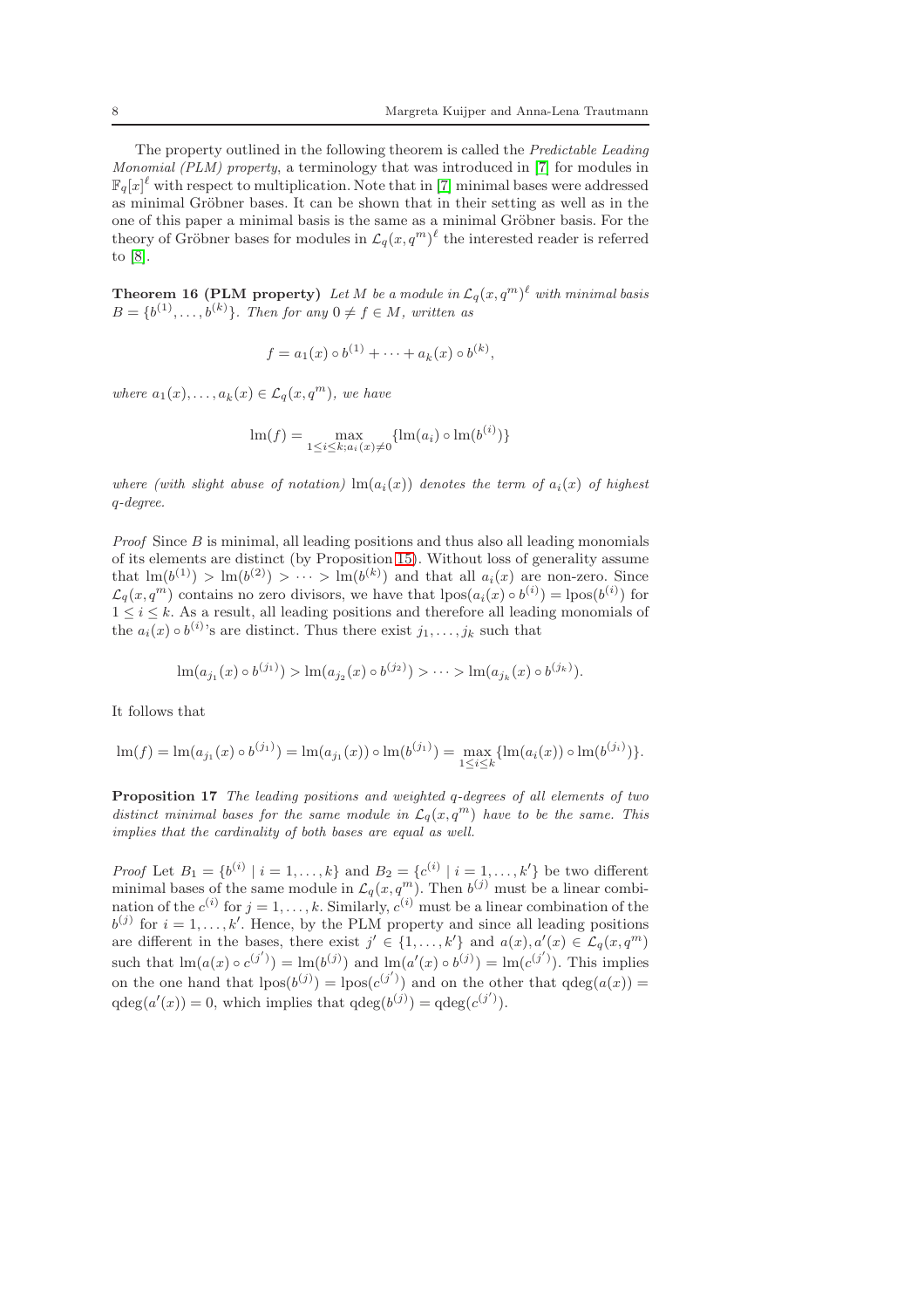#### <span id="page-8-0"></span>4 Minimal List-Decoding of Gabidulin Codes

In this section we will describe a minimal list-decoding algorithm for Gabidulin codes. First we will derive a general algorithm using a parametrization approach inside the interpolation module for the given received word. To do so we will need a minimal basis with respect to the  $(0, k-1)$ -weighted q-degree of the interpolation module. How this minimal basis can be computed will be described in the second subsection.

For the remainder of the paper let  $g_1, \ldots, g_n \in \mathbb{F}_{q^m}$  be linearly independent over  $\mathbb{F}_q$  and let  $M_k(g_1,\ldots,g_n)$  be the generator matrix of the Gabidulin code  $C \subseteq \mathbb{F}_{q^m}^n$ . Let  $\mathbf{r} = (r_1, \ldots, r_n) \in \mathbb{F}_{q^m}^n$  be the received word and denote  $\mathbf{g} = (g_1, \ldots, g_n)$ . We will always use the  $(0, k - 1)$ -weighted term-over-position monomial order as monomial order.

#### 4.1 The Parametrization

Most of the results in this subsection can be found in our previous paper [\[10\]](#page-22-11), although in that work they were not formulated in terms of minimal module bases. Moreover, due to space limitations some proofs could not completely be conducted in that work, therefore we will now write all proofs in detail and with respect to the results derived in Section [3.](#page-4-0)

In the following we abbreviate the row span of a (polynomial) matrix A by  $rs(A).$ 

**Definition 18** The interpolation module  $\mathfrak{M}(\mathbf{r})$  for **r** is defined as the left submodule of  $\mathcal{L}_q(x,q^m)$ , given by

$$
\mathfrak{M}(\mathbf{r}) := \text{rs}\left[\begin{array}{cc} \varPi_{\mathbf{g}}(x) & 0\\ -\varLambda_{\mathbf{g},\mathbf{r}}(x) & x \end{array}\right]
$$

We identify any  $[f(x) \quad g(x)] \in \mathfrak{M}(\mathbf{r})$  with the bivariate linearized q-polynomial  $Q(x, y) = f(x) + g(y)$ . The following theorem shows that the name interpolation module is justified for  $\mathfrak{M}(\mathbf{r})$ :

<span id="page-8-1"></span>**Theorem 19**  $\mathfrak{M}(\mathbf{r})$  consists exactly of all  $Q(x, y) = f(x) + g(y)$  with  $f(x), g(x) \in$  $\mathcal{L}_q(x,q^m)$ , such that  $Q(g_i,r_i)=0$  for  $i=1,\ldots,n$ .

*Proof* For the first direction let  $Q(x, y) = f(x) + g(y)$  be an element of  $\mathfrak{M}(r)$ . Then there exist  $\beta(x), \gamma(x) \in \mathcal{L}_q(x, q^m)$  such that  $f(x) = \beta(x) \circ \Pi(x) - \gamma(x) \circ \Lambda_{g,r}(x)$  and  $\gamma(x) = g(x)$ , thus  $Q(g_i, r_i) = \beta(\Pi(g_i)) - b(A_{\mathbf{g},\mathbf{r}}(g_i)) + \gamma(r_i) = 0 - \gamma(r_i) + \gamma(r_i) = 0.$ 

For the other direction let  $f(x), g(x) \in \mathcal{L}_q(x,q^m)$  be such that  $Q(g_i,r_i) =$  $f(g_i) + g(r_i) = 0$  for  $i = 1, ..., n$ . To show that  $Q(x, y) \in \mathfrak{M}(\mathbf{r})$  we need to find  $\beta(x) \in \mathcal{L}_q(x,q^m)$  such that

$$
\beta(x) \circ \Pi(x) - \gamma(x) \circ A_{\mathbf{g},\mathbf{r}}(x) = f(x) \quad \text{and} \quad \gamma(x) = g(x).
$$

We substitute the second into the first equation to get

$$
\beta(x) \circ \Pi(x) = f(x) + g(x) \circ \Lambda_{\mathbf{g},\mathbf{r}}(x). \tag{1}
$$

.

By assumption it holds that  $f(g_i) + g(\Lambda_{\mathbf{g},\mathbf{r}}(g_i)) = f(g_i) + g(r_i) = 0$  for all i. Then, by Lemma [4,](#page-3-0) it follows that  $f(x) + g(x) \circ A_{g,r}(x)$  is symbolically divisible on the right by  $\Pi(x)$  and hence there exists  $\beta(x) \in \mathcal{L}_q(x, q^m)$  such that (1) holds.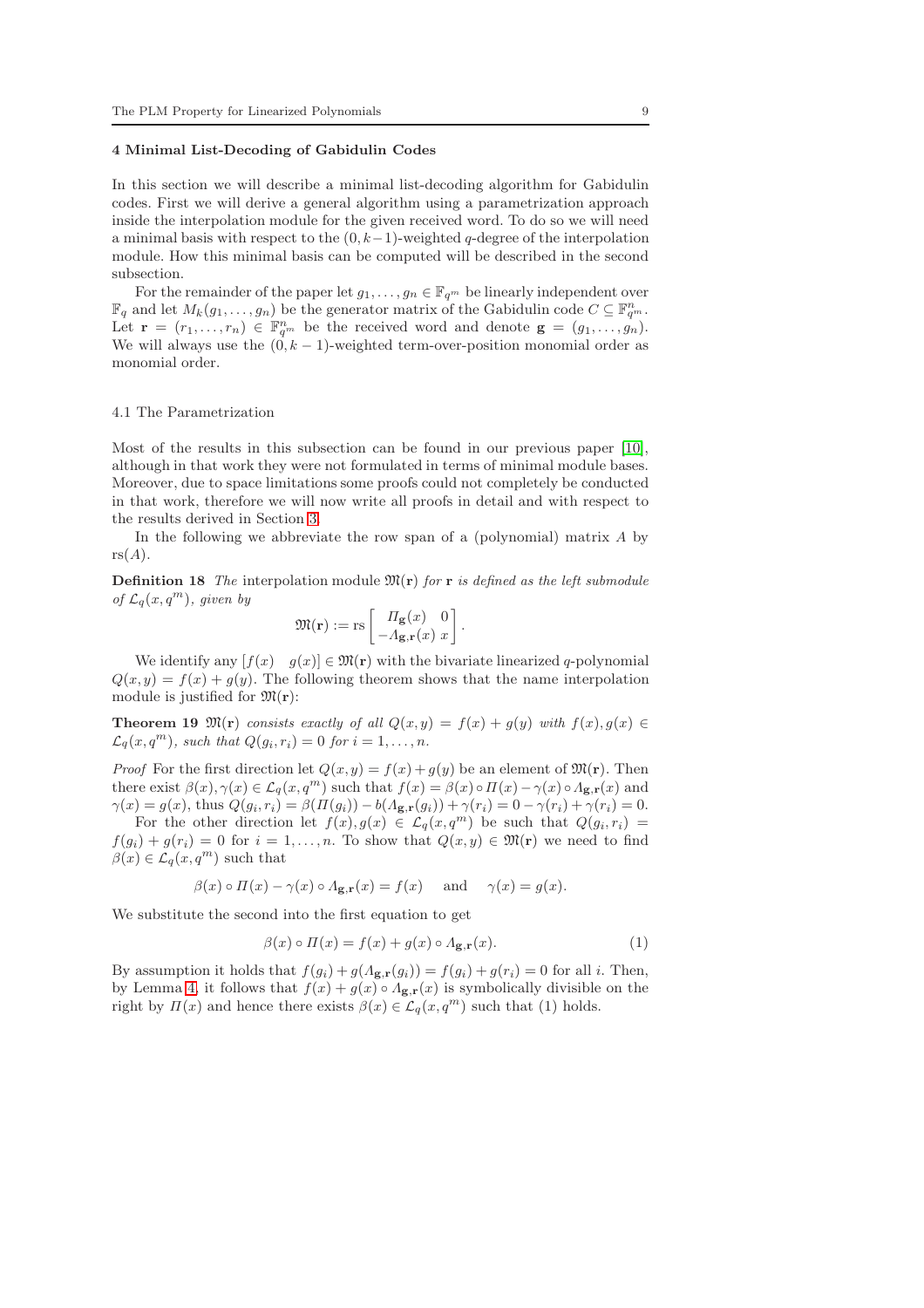<span id="page-9-0"></span>Combining all the previous results we get a description of all codewords with distance t to the received word in the new parametrization:

**Theorem 20** The elements  $f = [N(x) - D(x)]$  of  $\mathfrak{M}(\mathbf{r})$  that fulfill

- 1.  $qdeg(N(x)) \leq t + k 1$ ,
- 2.  $qdeg(D(x)) = t$ ,
- 3. N(x) is symbolically divisible on the left by  $D(x)$ , i.e. there exists  $m(x) \in \mathcal{L}_q(x,q^m)$ such that  $D(m(x)) = N(x)$ ,

are in one-to-one correspondence with the codewords of rank distance t to the received word r.

Note that conditions 1) and 2) are equivalent to that the  $(0, k-1)$ -weighted q-degree of f is equal to  $t + k - 1$  and  $\text{pos}(f) = 2$ .

*Proof* To prove the first direction let  $\mathbf{c} \in \mathbb{F}_{q^m}^n$  be a codeword such that  $d_R(\mathbf{c}, \mathbf{r}) = t$ with the corresponding message polynomial  $m(x) \in \mathcal{L}_q(x, q^m)_{< k}$ . Then by Theo-rem [5](#page-4-1) there exists  $D(x) \in \mathcal{L}_q(x, q^m)$  of q-degree t such that  $D(m(g_i)) = D(r_i)$  for  $i = 1, \ldots, n$ . By Theorem [19](#page-8-1) we know that  $[D(m(x)) - D(x)]$  is in  $\mathfrak{M}(\mathbf{r})$ . It holds that  $\deg(D(m(x))) \leq t+k-1$  and that  $(D(m(x)))$  is symbolically divisible on the left by  $D(x)$ .

For the other direction let  $[N(x) - D(x)] \in \mathfrak{M}(\mathbf{r})$  fulfill conditions 1) – 3). Then we know that the divisor  $m(x) \in \mathcal{L}_q(x, q^m)$  has q-degree less than k and it holds  $N(x) = D(m(x))$ . Since it is in  $\mathfrak{M}(\mathbf{r})$  we know by Theorem [19](#page-8-1) that  $D(m(g_i))$ −  $D(r_i) = 0$  for all i. Define  $\mathbf{c} := (m(g_1) \dots m(g_n))$ , then it follows from Theorem [5](#page-4-1) that  $d_R(c, r) = t$ .

Therefore, list decoding within rank radius  $t$  is equivalent to finding all elements  $[N(x) - D(x)]$  in  $\mathfrak{M}(\mathbf{r})$  with  $(0, k-1)$ -weighted q-degree less than  $t+k$  and leading position 2, such that  $N(x)$  is symbolically divisible on the left by  $D(x)$ . Note that this is a generalization of the interpolation-based decoding method from [\[13\]](#page-22-5). The difference is that our method can also decode beyond the unique decoding radius.

We can now describe the list decoding algorithm. Since in most applications one wants to find the set of all closest codewords to the received word, our algorithm will do exactly this. In contrast, a complete list decoder with a prescribed radius  $t$  finds all codewords within radius  $t$  from the received word, even if some of them are closer than others.

Algorithm [1](#page-10-0) describes the decoding algorithm. It will iteratively search for all elements in  $\mathfrak{M}(\mathbf{r})$  of  $(0, k-1)$ -weighted q-degree  $t+k-1$  for increasing t and check the requirements of Theorem [20.](#page-9-0) As soon as solutions are found,  $t$  will not be increased and the algorithm terminates.

As in Section [3](#page-4-0) we use the notation  $f = [f_1(x) \ f_2(x)], b^{(i)} = [b_1^{(i)}(x) \ b_2^{(i)}(x)],$ etc. for elements of the interpolation module  $\mathfrak{M}(\mathbf{r})$ .

Theorem 21 Algorithm [1](#page-10-0) yields a list of all message polynomials such that the corresponding codeword is closest to the received word.

Proof We will prove this in two steps; first we show that any closest codeword will be in the output list, then we show that any element in the output list of the algorithm is a closest codeword.

For the first direction let  $\mathbf{c} \in \mathbb{F}_{q^m}^n$  be a closest codeword with corresponding message polynomial  $m(x) \in \mathcal{L}_q(x, q^m)_{< k}$  and  $t := d_R(\mathbf{c}, \mathbf{r})$ . We know from Theorem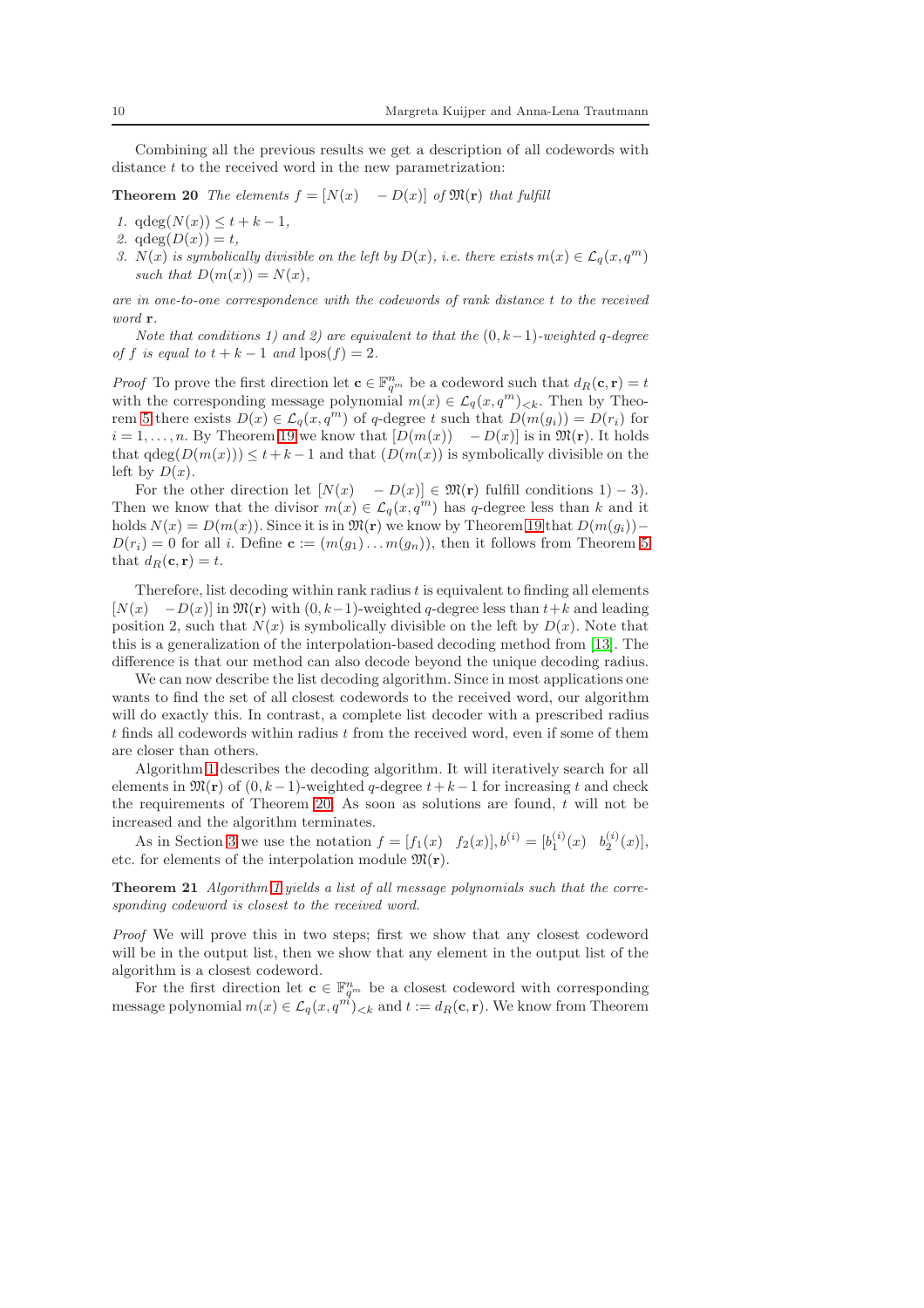<span id="page-10-0"></span>Algorithm 1 Minimal list decoding of a Gabidulin code of dimension  $k$  with generators  $g_1, \ldots, g_n \in \mathbb{F}_{q^m}^n$ .

**Require:** Received word  $\mathbf{r} \in \mathbb{F}_{q^m}^n$ .

1. Compute  $\Pi(x)$  and  $\Lambda_{\mathbf{g},\mathbf{r}}(x)$ , both in  $\mathcal{L}_q(x,q^m)$ . Define the interpolation module

$$
\mathfrak{M}(\mathbf{r}) := \text{rs}\left[\begin{array}{cc} \varPi(x) & 0\\ -\varLambda_{\mathbf{g},\mathbf{r}}(x) & x \end{array}\right]
$$

.

2. Compute a minimal basis  $B = \{b^{(1)}, b^{(2)}\}$  of  $\mathfrak{M}(\mathbf{r})$  with respect to the  $(0, k-1)$ -weighted degree, with  $lpos(b^{(1)}) = 1$  and  $lpos(b^{(2)}) = 2$ . 3. Define  $\ell_1, \ell_2$  as the  $(0, k-1)$ -weighted q-degrees of  $b^{(1)}, b^{(2)}$ , respectively. 4. Define  $\textbf{list} := [ ]$  (an empty list) and  $j := 0$ . while list= $\lceil \, \vert$  do for all  $\beta(x) \in \mathcal{L}_q(x, q^m)$ ,  $\deg(a(x)) \leq \ell_2 - \ell_1 + j$  do for all monic  $\gamma(x) \in \mathcal{L}_q(x, q^m)$ ,  $qdeg(b(x)) = j$  do  $f := \beta(x) \circ b^{(1)} + \gamma(x) \circ b^{(2)}$ if there exists  $m(x) \in \mathcal{L}_q(x, q^m)$  such that  $f_1(x) = f_2(m(x))$  then add  $m(x)$  to list end if end for end for  $j := j + 1$ end while return list

[20](#page-9-0) that there exists  $f = [f_1(x) \ f_2(x)] = [f_2(m(x)) \ f_2(x)] \in \mathfrak{M}(\mathbf{r})$ , with  $\text{pos}(f) =$ 2 and  $qdeg(f_2(x)) = t$ . I.e. there exist  $\beta(x), \gamma(x) \in \mathcal{L}_q(x, q^m)$  such that  $\beta(x) \circ b^{(1)} +$  $\gamma(x) \circ b^{(2)} = f$ . Furthermore, we know from the PLM property (Theorem [16\)](#page-7-0), that

$$
\text{Im}(f) = \max{\{\ln(\beta(x)) \circ \ln(b^{(1)}), \ln(\gamma(x)) \circ \ln(b^{(2)})\}}
$$

which implies that  $\text{Im}(f) = \text{Im}(\gamma(x)) \circ \text{Im}(b^{(2)})$ , since  $\text{pos}(b^{(i)}) = i$  for  $i = 1, 2$ . Therefore we get

 $t = \deg(\gamma(x)) + (\ell_2 - k + 1) \iff \deg(\gamma(x)) = t - (\ell_2 - k + 1).$ 

Because of the leading position we furthermore get

$$
qdeg(\beta(x)) + qdeg(b_1^{(1)}(x)) \leq qdeg(\gamma(x)) + qdeg(b_2^{(2)}(x)) + k - 1
$$
  

$$
\iff qdeg(\beta(x)) \leq qdeg(\gamma(x)) + \ell_2 - \ell_1.
$$

Set  $j := t - \ell_2 + k - 1$ , then the above conditions translate into  $q \deg(\gamma(x)) = j$ and  $qdeg(\beta(x)) \leq j + \ell_2 - \ell_1$ , which is exactly the parametrization used in the algorithm. We can choose  $\gamma(x)$  monic, since the non-zero scalar coefficients of our polynomials are from  $\mathbb{F}_{q^m}$  and are thus invertible.

Note that increasing  $j$  by one is equivalent to increasing  $t$  by one. Therefore, if  $t$  is the minimal distance between any codeword and the received word, the algorithm will not terminate at any  $j < t - \ell_2 + k - 1$ . Thus, we have shown that the algorithm will produce  $m(x)$  as an output element.

For the other direction let  $m(x)$  be an element of the output list of Algo-rithm [1.](#page-10-0) Then there exists  $f = [f_1(x) \quad f_2(x)] = [f_2(m(x)) \quad f_2(x)] \in \mathfrak{M}(\mathbf{r}).$ Furthermore there exist  $j \in \mathbb{N}_0$  and  $\beta(x), \gamma(x) \in \mathcal{L}_q(x, q^m)$  with  $qdeg(\beta(x)) \leq$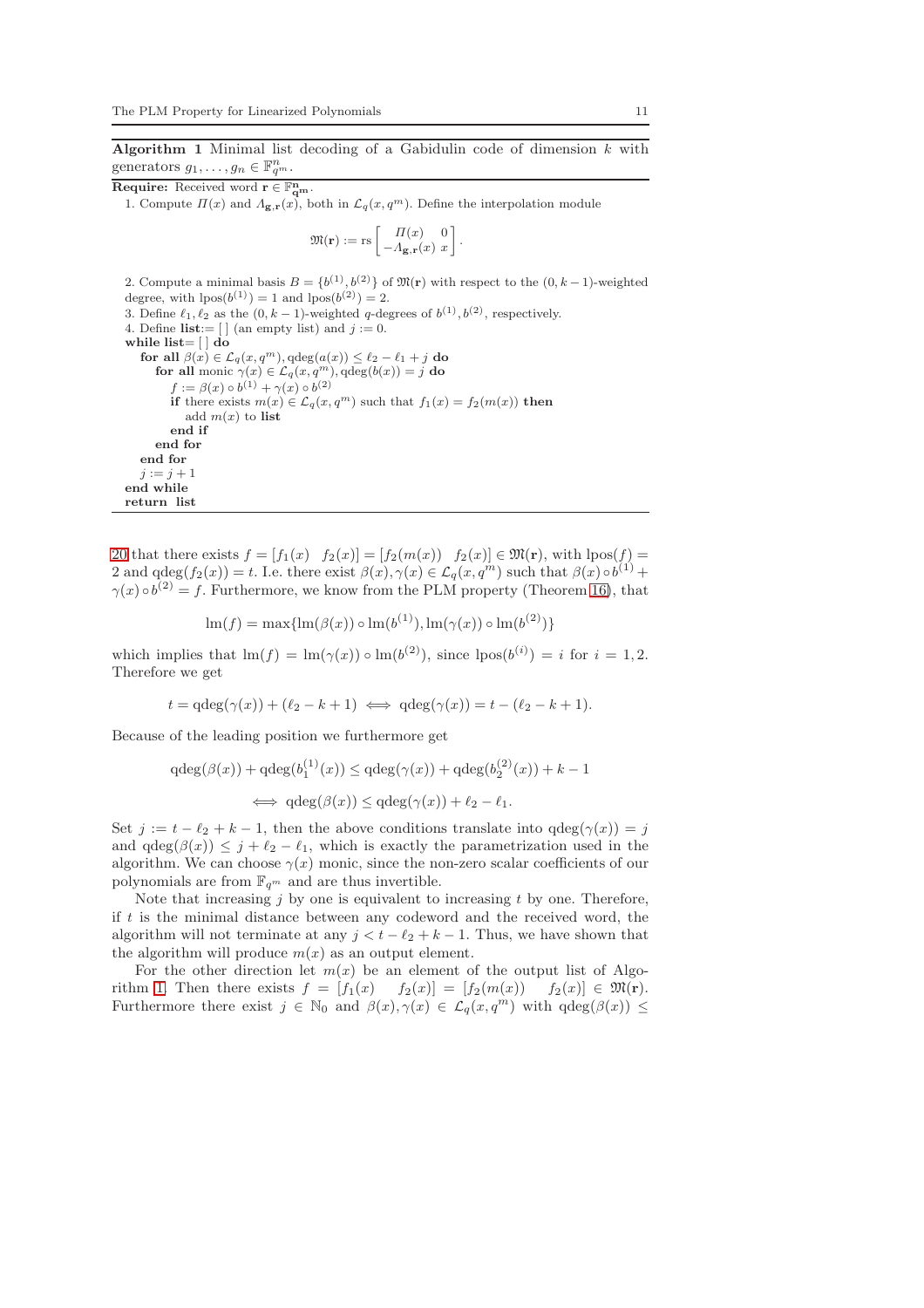$\ell_2 - \ell_1 + j$ ,  $\deg(\gamma(x)) = j$  such that  $\beta(x) \circ b^{(1)} + \gamma(x) \circ b^{(2)} = f$ . Since  $q \deg(b_1^{(1)}) =$  $\ell_1, \text{qdeg}(b_2^{(1)}) < \ell_1 - k + 1$  and  $\text{qdeg}(b_1^{(2)}) \leq \ell_2, \text{qdeg}(b_2^{(2)}) < \ell_2 - k + 1$ , it follows that

 $qdeg(f_1(x)) \leq \ell_2 + j$ ,  $qdeg(f_2(x)) = \ell_2 + j - k + 1$ .

Hence all the requirements of Theorem [20](#page-9-0) are fulfilled for  $t = \ell_2 + j - k + 1$  and  $m(x)$ belongs to a codeword  $\mathbf{c} = (m(g_1) \dots m(g_n))$  with  $d_R(\mathbf{c}, \mathbf{r}) = \ell_2 + j - k + 1$ . It remains to show that there is no closer codeword. Assume there exists  $m'(x) \in \mathcal{L}_q(x, q^m)$ of q-degree less than k with corresponding codeword  $c'$  such that  $t' := d_R(c', r)$  $\ell_2 + j - k + 1$ . Then, by the first part of this proof, the algorithm would terminate at  $j = t' - \ell_2 + k - 1 < t - \ell_2 + k - 1$  and would not produce  $m(x)$  as an output element.

It remains to show that there are no codewords at rank distance less than  $\ell_2 - k + 1$ , since this is the distance for the initial loop with  $j = 0$ . Assume there would be such a codeword with corresponding message polynomial  $m(x) \in$  $\mathcal{L}_q(x, q^m)$ . Then there exists  $D(x) \in \mathcal{L}_q(x, q^m)$  with q-degree less than  $\ell_2 - k + 1$ such that  $f' := [D(m(x)) \ D(x)]$  is in  $\mathfrak{M}(\mathbf{r})$ . Then the  $(0, k-1)$ -weighted q-degree of f' is less than  $\ell_2$ , which means that B is not a minimal basis of  $\mathfrak{M}(\mathbf{r})$ , which is a contradiction.

# 4.2 Construction of a Minimal Basis

We will now explain two different ways of obtaining the minimal basis for the interpolation module, as required in Algorithm [1.](#page-10-0) The first one will use the extended Euclidean algorithm for composition while the second one is an iterative algorithm. Note that unique decoding with the Euclidean algorithm was done in a Gao-like algorithm in [\[26\]](#page-23-9). Similarly, unique decoding (possibly beyond half the minimum distance as a list-1 decoder) with an iterative algorithm analogous to our Algorithm [3](#page-16-0) can be found in [\[6,](#page-22-0) [13,](#page-22-5) [28\]](#page-23-7). Our algorithm differs from these works in the sense that we compute all (and not only one) closest codewords to the received word. For this our set-up in terms of modules and particularly our parametrization result are novel ingredients that we believe give new insights into this topic.

We will first describe an algorithm to find the minimal basis of  $\mathfrak{M}(\mathbf{r})$  with the help of the extended Euclidean algorithm (EEA) for  $q$ -linearized polynomials with respect to composition. This variant of the Euclidean algorithm is well-known, see e.g. [\[26,](#page-23-9) Algorithm 2.3], and works analogously to the classical EEA for normal polynomials. Since we need to distinguish left and right symbolic division, there exists a right and left EEA in  $\mathcal{L}_q(x, q^m)$ . In this work we are only interested in the right EEA. For given  $f(x), g(x) \in \mathcal{L}_q(x, q^m)$  with  $qdeg(f(x)) \geq qdeg(g(x))$  this algorithm computes  $q(x)$ ,  $r(x) \in \mathcal{L}_q(x, q^m)$  such that  $qdeg(r(x)) < qdeg(q(x))$  and

$$
f(x) = q(x) \circ g(x) + r(x).
$$

**Theorem [2](#page-12-0)2** Algorithm 2 produces a minimal basis  $B = \{b^{(1)}, b^{(2)}\}$  for our interpolation module  $\mathfrak{M}(\mathbf{r})$ . Moreover,  $\text{lpos}(b^{(1)}) = 1$  and  $\text{lpos}(b^{(2)}) = 2$ .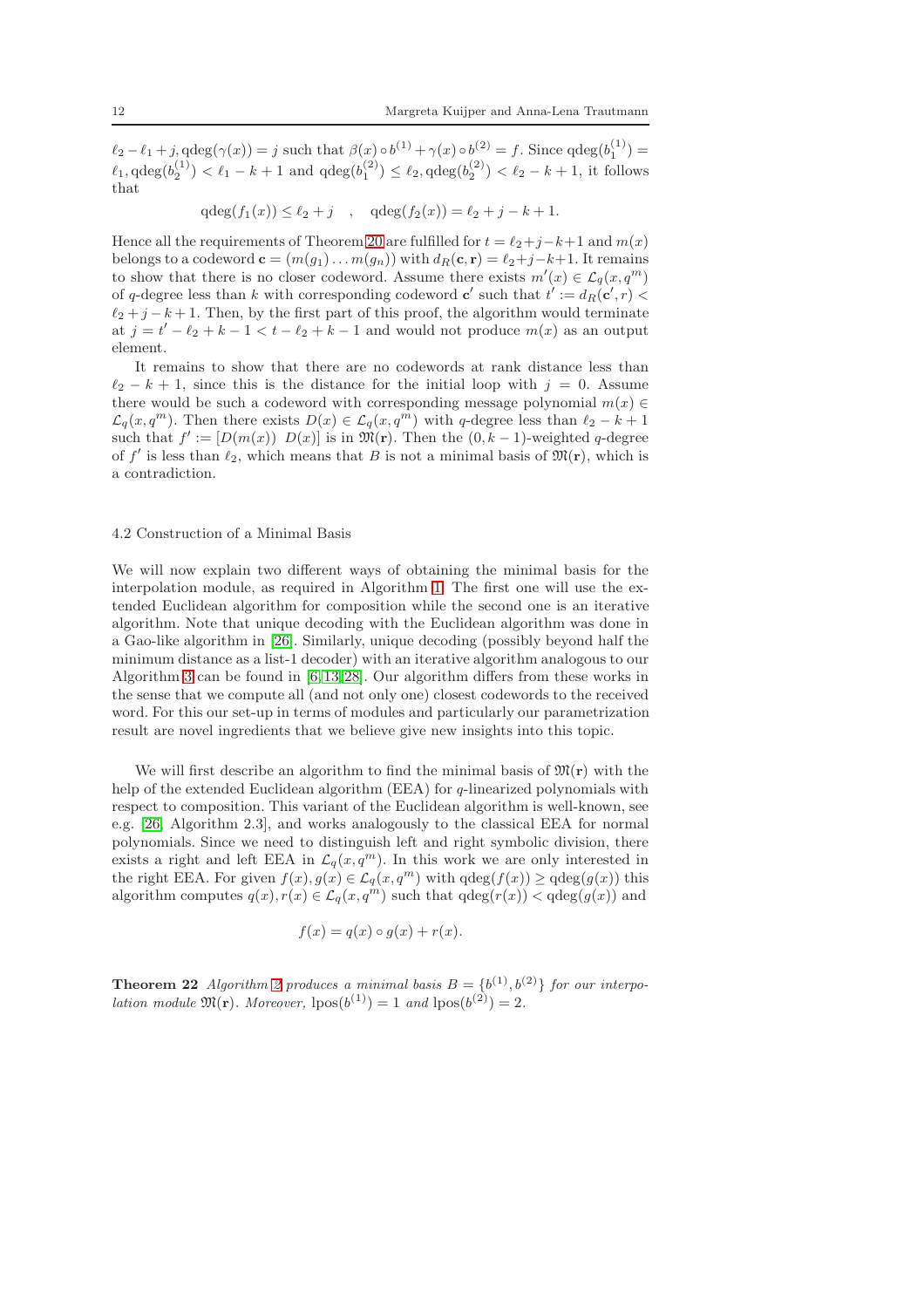*Proof* As shown in Theorem [19,](#page-8-1) for  $j = 0$  we have a basis of  $\mathfrak{M}(\mathbf{r})$ . Then for  $j \geq 1$ we have that

$$
\begin{bmatrix} P_j(x) K_j(x) \\ N_j(x) D_j(x) \end{bmatrix} = \begin{bmatrix} 0 & x \\ x - q_{j-1}(x) \end{bmatrix} \circ \begin{bmatrix} P_{j-1}(x) K_{j-1}(x) \\ N_{j-1}(x) D_{j-1}(x) \end{bmatrix}
$$
  

$$
\iff \begin{bmatrix} q_{j-1}(x) x \\ x \end{bmatrix} \circ \begin{bmatrix} P_j(x) K_j(x) \\ N_j(x) D_j(x) \end{bmatrix} = \begin{bmatrix} P_{j-1}(x) K_{j-1}(x) \\ N_{j-1}(x) D_{j-1}(x) \end{bmatrix},
$$

hence also the new matrix is a basis of  $\mathfrak{M}(\mathbf{r})$ .

We know that at level 0 both basis vectors have leading position 1. The whilecondition assures that the algorithm terminates as soon as we have a basis where the second vector has leading position 2, while the first still has leading position 1. This automatically implies that this basis is minimal, according to Proposition [15.](#page-6-0)

<span id="page-12-1"></span>**Example 23** Consider the Gabidulin code in  $\mathbb{F}_{2^3} \cong \mathbb{F}_2[\alpha]$  (with  $\alpha^3 = \alpha + 1$ ) of dimension  $k = 2$  with generator matrix

$$
G = \left(\begin{matrix} 1 & \alpha & \alpha^2 \\ 1 & \alpha^2 & \alpha^4 \end{matrix}\right)
$$

and the received word

$$
\mathbf{r} = (\alpha + 1 \ 0 \ \alpha).
$$

Then we construct the interpolation module

$$
M(\mathbf{r}) = \text{rs}\left[\begin{array}{cc} \varPi(x) & 0 \\ -\varLambda_{\mathbf{r}}(x) & x \end{array}\right] = \text{rs}\left[\begin{array}{c} x^8 + x & 0 \\ \alpha^2 x^4 + \alpha^5 x & x \end{array}\right].
$$

To compute a minimal basis we use the Euclidean algorithm and get

$$
x^{8} + x = (\alpha^{3} x^{2}) \circ (\alpha^{2} x^{4} + \alpha^{5} x) + \alpha^{6} x^{2} + x.
$$

<span id="page-12-0"></span>Algorithm 2 Computation of minimal basis of  $\mathfrak{M}(\mathbf{r})$  via the extended Euclidean algorithm.

**Require:** Received word **r**; polynomials  $\Pi(x)$  and  $\Lambda_{\mathbf{g},\mathbf{r}}(x)$ . Initialize  $j = 0$  and define  $P_0(x)$ ,  $N_0(x)$ ,  $K_0(x)$ ,  $D_0(x)$  as

$$
\begin{bmatrix} P_0(x) & K_0(x) \\ N_0(x) & D_0(x) \end{bmatrix} := \begin{bmatrix} \Pi(x) & 0 \\ -\Lambda_{\mathbf{g},\mathbf{r}}(x) & x \end{bmatrix}.
$$

while  $qdeg(D_j) + k - 1 < qdeg(N_j)$  do Apply the EEA to compute  $q_j(x), r_j(x) \in \mathcal{L}_q(x,q^m)$  such that  $P_j(x) = q_j(x) \circ N_j(x) +$  $r_j(x)$  and  $qdeg(r_j) < qdeg(N_j)$ . Update  $\int P_{j+1}(x) K_{j+1}(x)$  $N_{j+1}(x) D_{j+1}(x)$  $\bigg] := \bigg[ \begin{array}{cc} N_j(x) & D_j(x) \\ n_j(x) & K_j(x) & n_j(x) \end{array} \bigg]$  $r_j(x) K_j(x) - q_j(x) \circ D_j(x)$  . Set  $j := j + 1$ .

end while **return**  $b^{(1)} := [P_j(x) \ K_j(x)]$  and  $b^{(2)} := [N_j(x) \ D_j(x)]$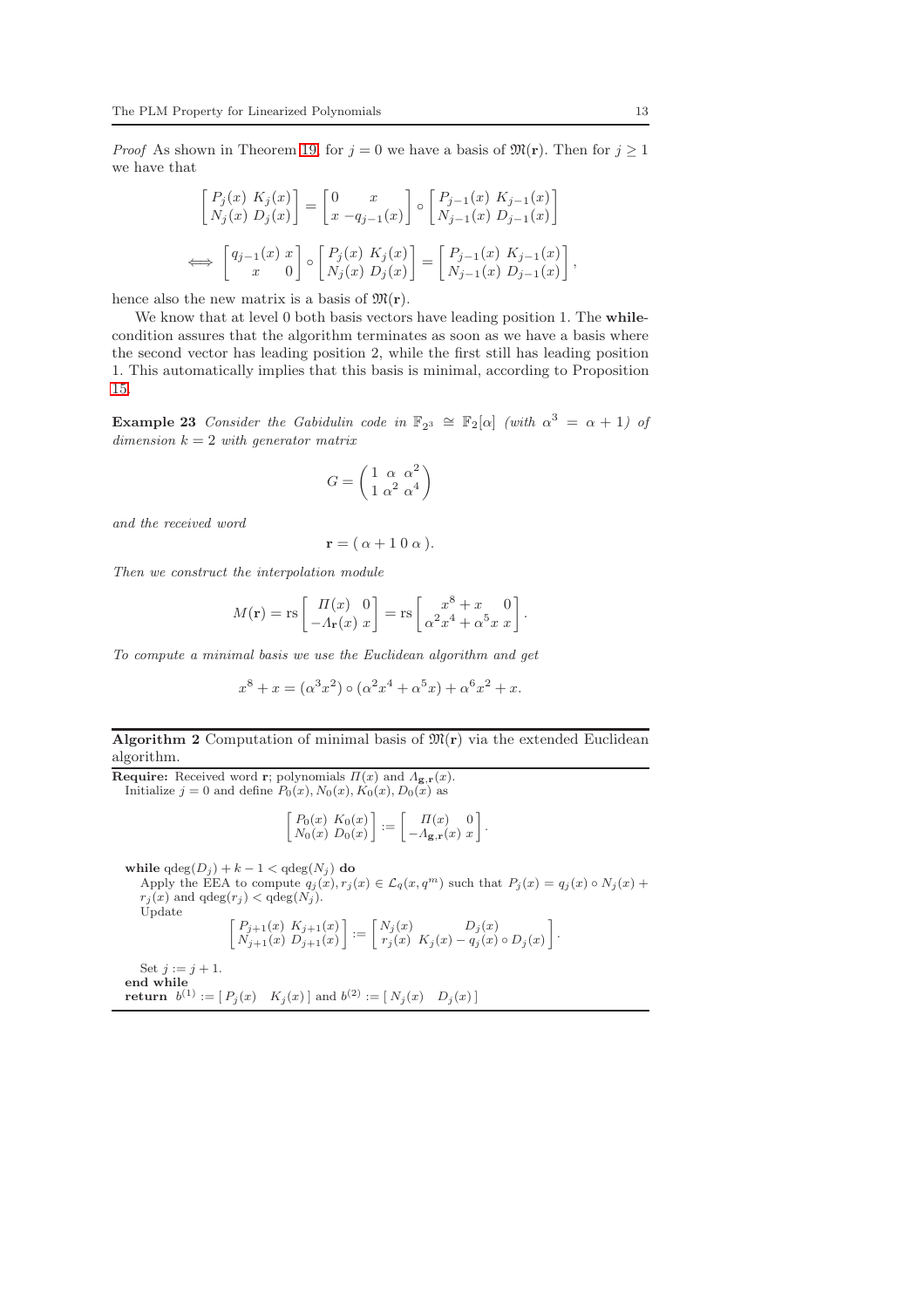Since  $qdeg(\alpha^3 x^2) + k - 1 = 2 \ge 1 = qdeg(\alpha^6 x^2 + x)$ , the algorithm terminates and a minimal basis (w.r.t. the  $(0, 1)$ -weighted 2-degree) of this module is

$$
\begin{bmatrix} g_1^{(1)}\;g_1^{(2)} \\ g_2^{(1)}\;g_2^{(2)} \end{bmatrix} = \begin{bmatrix} \alpha^2 x^4 + \alpha^5 x & x \\ \alpha^6 x^2 + x & \alpha^3 x^2 \end{bmatrix}.
$$

Hence we get  $\ell_1 = 2$  and  $\ell_2 = 2$ , i.e. we want to use all  $\beta(x) \in \mathcal{L}_2(x, 2^3)$  with 2-degree less than or equal to 0 and all monic  $\gamma(x) \in \mathcal{L}_2(x, 2^3)$  with 2-degree equal to 0. Thus,  $\beta(x) = b_0 x$  for  $b_0 \in \mathbb{F}_{2^3}$  and  $\gamma(x) = x$ . We get divisibility for  $b_0 \in \mathbb{F}_{2^3} \setminus \{0\}$ . The corresponding message polynomials and codewords are

$$
m_1(x) = x^2 + \alpha x \quad , \quad c_1 = (\alpha^3 \ 1 \ \alpha^3),
$$
  
\n
$$
m_2(x) = \alpha^5 x^2 + \alpha^2 x \quad , \quad c_1 = (\alpha^3 \ \alpha \ \alpha),
$$
  
\n
$$
m_3(x) = \alpha^3 x^2 + \alpha^4 x \quad , \quad c_1 = (\alpha^2 + 1 \ 0 \ \alpha^2),
$$
  
\n
$$
m_4(x) = \alpha^4 x^2 \quad , \quad c_3 = (\alpha^2 + \alpha \ \alpha^2 + 1 \ \alpha),
$$
  
\n
$$
m_5(x) = \alpha^6 x^2 + \alpha^6 x \quad , \quad c_1 = (0 \ \alpha^3 \ 1),
$$
  
\n
$$
m_6(x) = \alpha x^2 + x \quad , \quad c_2 = (\alpha^3 \ 1 \ \alpha^3).
$$

All these codewords are rank distance 1 away from r. Note that their Hamming distance to **r** varies from 1 to 3.

We will now derive an iterative algorithm for the computation of a minimal basis of the interpolation module. For this we need the following result, which was first stated in our recent paper [\[9\]](#page-22-16).

<span id="page-13-0"></span>**Lemma 24** For  $i = 1, ..., n$  denote by  $\mathfrak{M}_i$  the interpolation module for  $(g_1, ..., g_i)$ and  $(r_1, \ldots, r_i)$ . Let

$$
\begin{bmatrix} P(x) & -K(x) \\ N(x) & -D(x) \end{bmatrix}
$$

be a basis for  $\mathfrak{M}_{i-1}$  and

$$
\Gamma_i := P(g_i) - K(r_i) \quad , \quad \Delta_i := N(g_i) - D(r_i).
$$

If  $\Gamma_i \neq 0$ , then the row vectors of

$$
\begin{bmatrix} b^{(1)} \\ b^{(2)} \end{bmatrix} := \begin{bmatrix} x^q - \Gamma_i^{q-1} x & 0 \\ \Delta_i x & -\Gamma_i x \end{bmatrix} \circ \begin{bmatrix} P(x) & -K(x) \\ N(x) & -D(x) \end{bmatrix}
$$

form a basis of  $\mathfrak{M}_i$ . If  $\Delta_i \neq 0$ , then the row vectors of

$$
\begin{bmatrix}\n\Delta_i x & -F_i x \\
0 & x^q - \Delta_i^{q-1} x\n\end{bmatrix}\n\circ\n\begin{bmatrix}\nP(x) - K(x) \\
N(x) - D(x)\n\end{bmatrix}
$$

form a basis of  $\mathfrak{M}_i$ .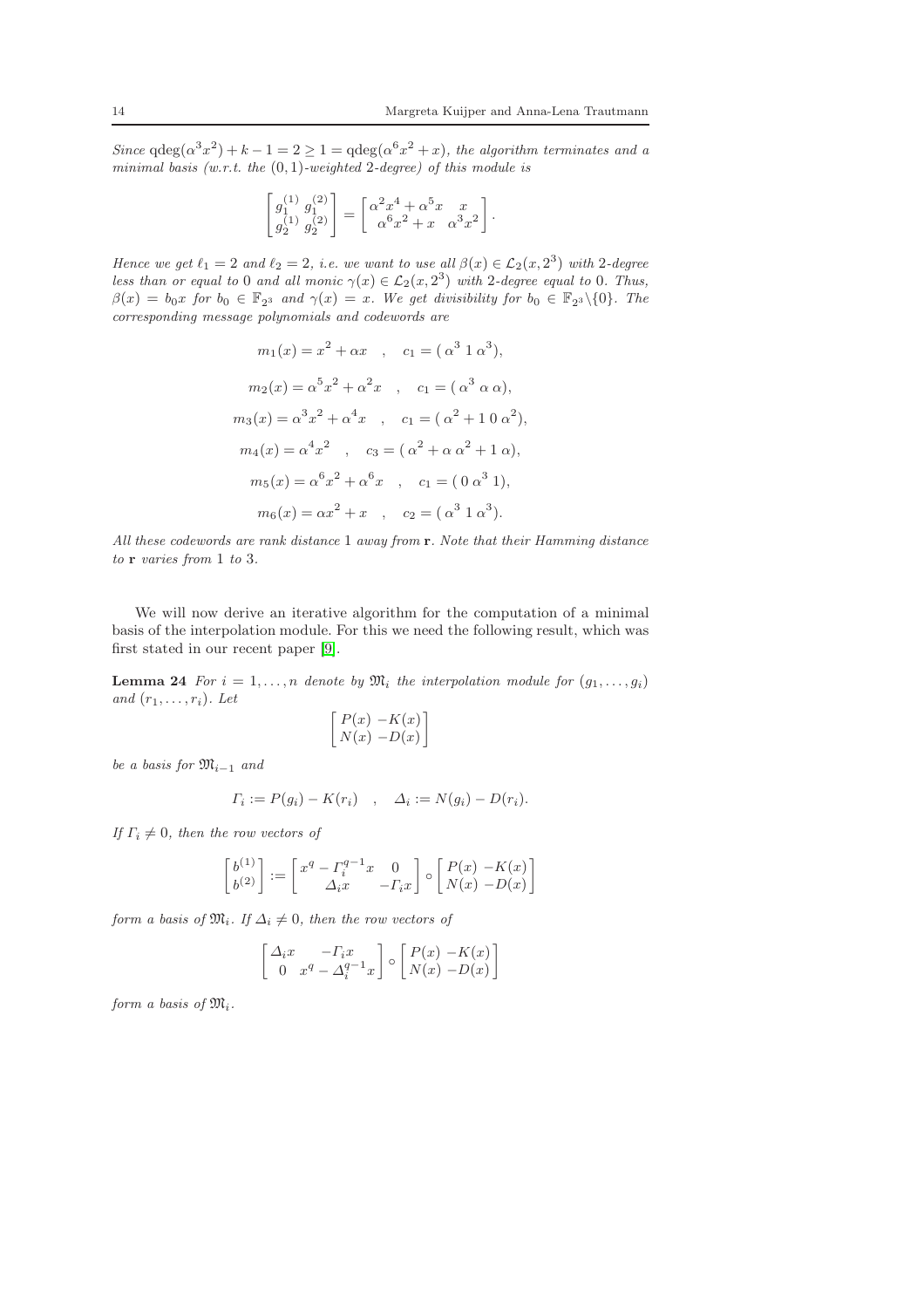*Proof* We first consider the first case and show that both  $b^{(1)}$  and  $b^{(2)}$  are in  $\mathfrak{M}_i$ . From the assumptions it follows that  $P(g_j) = K(r_j)$  and that  $N(g_j) = D(r_j)$  for  $1 \leq j \leq i$ . Moreover, the two entries of  $b^{(1)}$  are given by

$$
(x^{q} - \Gamma_{i}^{q-1} x) \circ P(x) = P(x)^{q} - \Gamma_{i}^{q-1} P(x),
$$
  

$$
(x^{q} - \Gamma_{i}^{q-1} x) \circ K(x) = K(x)^{q} - \Gamma_{i}^{q-1} K(x),
$$

thus  $P(g_j)^q - \Gamma_i^{q-1} P(g_j) - K(r_j)^q + \Gamma_i^{q-1} K(r_j) = 0$  for  $1 \le j \le i$ . For  $b^{(2)}$  we get  $\overline{A} \cdot \overline{D(z)} = \overline{C} \cdot \overline{M(z)} = \overline{A} \cdot \overline{K(x)} + \overline{C} \cdot \overline{D(x)}$ 

$$
\Delta_i P(g_j) - \Gamma_i N(g_j) - \Delta_i K(r_j) + \Gamma_i D(r_j) =
$$

$$
\Delta_i(P(g_j) - K(r_j)) - \Gamma_i(N(g_j) - D(r_j)) = \Delta_i \Gamma_i - \Gamma_i \Delta_i = 0
$$

for  $1 \leq j \leq i$ . Thus,  $b^{(1)}$  and  $b^{(2)}$  are elements of  $\mathfrak{M}_i$ .

It remains to show that  $b^{(1)}$  and  $b^{(2)}$  span the whole interpolation module (and not just a submodule of it). For this, it is sufficient to show that  $[I_{i-1}(x) \quad 0]$  and  $\begin{bmatrix} \Lambda_{i-1}(x) & -x \end{bmatrix}$  are linear combinations of  $b^{(1)}$  and  $b^{(2)}$ . Since  $\begin{bmatrix} P(x) & -K(x) \end{bmatrix}$ and  $[N(x) - D(x)]$  form a basis of  $\mathfrak{M}_i$ , there exist  $\bar{\beta}(x), \bar{\gamma}(x) \in \mathcal{L}_q(x, q^m)$  such that

$$
\overline{\beta}(x) \circ [P(x) - K(x)] + \overline{\gamma}(x) \circ [N(x) - D(x)] = [ \Pi_{i-1}(x) \quad 0].
$$

Let  $\beta(x), \gamma(x) \in \mathcal{L}_q(x,q^m)$  be such that

$$
\beta(x) \circ (x^q - \Gamma_i^{q-1} x) = (x^q - \Pi_{i-1}(g_i)^{q-1} x) \circ \left(\bar{\gamma}(\frac{\Delta_i}{\Gamma_i} x) + \bar{\beta}(x)\right),
$$

$$
\gamma(x) = -(x^q - \Pi_{i-1}(g_i)^{q-1} x) \circ \bar{\gamma}(\frac{1}{\Gamma_i} x).
$$

Note that it can easily be checked that  $\Gamma_i$  is a root of the right side of the previous equation, thus  $\beta(x)$  is well-defined by Lemma [4](#page-3-0). Denote the first and second row of the new basis by  $b^{(1)}$  and  $b^{(2)}$ , respectively. Then

$$
\beta(x) \circ b_1^{(1)} + \gamma(x) \circ b_1^{(2)} = \beta(x) \circ (x^q - \Gamma_i^{q-1}x) \circ P(x) + \gamma(x) \circ (\Delta_i P(x) - \Gamma_i N(x))
$$
  
\n
$$
= (x^q - \Pi_{i-1}(g_i)^{q-1}x) \circ \left(\bar{\gamma}(\frac{\Delta_i}{\Gamma_i}x) + \bar{\beta}(x)\right) \circ P(x) + \gamma(\Delta_i P(x)) - \gamma(\Gamma_i N(x))
$$
  
\n
$$
= \left((x^q - \Pi_{i-1}(g_i)^{q-1}x) \circ \bar{\beta}(x) - \gamma(\Delta_i x)\right) \circ P(x) + \gamma(\Delta_i P(x)) - \gamma(\Gamma_i N(x))
$$
  
\n
$$
= \left((x^q - \Pi_{i-1}(g_i)^{q-1}x) \circ \bar{\beta}(x)\right) \circ P(x) + (x^q - \Pi_{i-1}(g_i)^{q-1}x) \circ \bar{\gamma}(N(x))
$$
  
\n
$$
= (x^q - \Pi_{i-1}(g_i)^{q-1}x) \circ (\bar{\beta}(P(x)) + \bar{\gamma}(N(x)))
$$
  
\n
$$
= (x^q - \Pi_{i-1}(g_i)^{q-1}x) \circ \Pi_{i-1}(x) = \Pi_i(x),
$$

and

$$
\beta(x) \circ b_2^{(1)} + \gamma(x) \circ b_2^{(2)} = -\beta(x) \circ (x^q - \Gamma_i^{q-1} x) \circ K(x) - \gamma(x) \circ (\Delta_i K(x) - \Gamma_i D(x))
$$
  
= 
$$
\left( (x^q - \Pi_{i-1}(g_i)^{q-1} x) \circ \bar{\beta}(x) - \gamma(\Delta_i x) \right) \circ K(x) + \gamma(\Delta_i K(x)) - \gamma(\Gamma_i D(x))
$$
  
= 
$$
(x^q - \Pi_{i-1}(g_i)^{q-1} x) \circ (\bar{\beta}(K(x)) + \bar{\gamma}(D(x))) = 0.
$$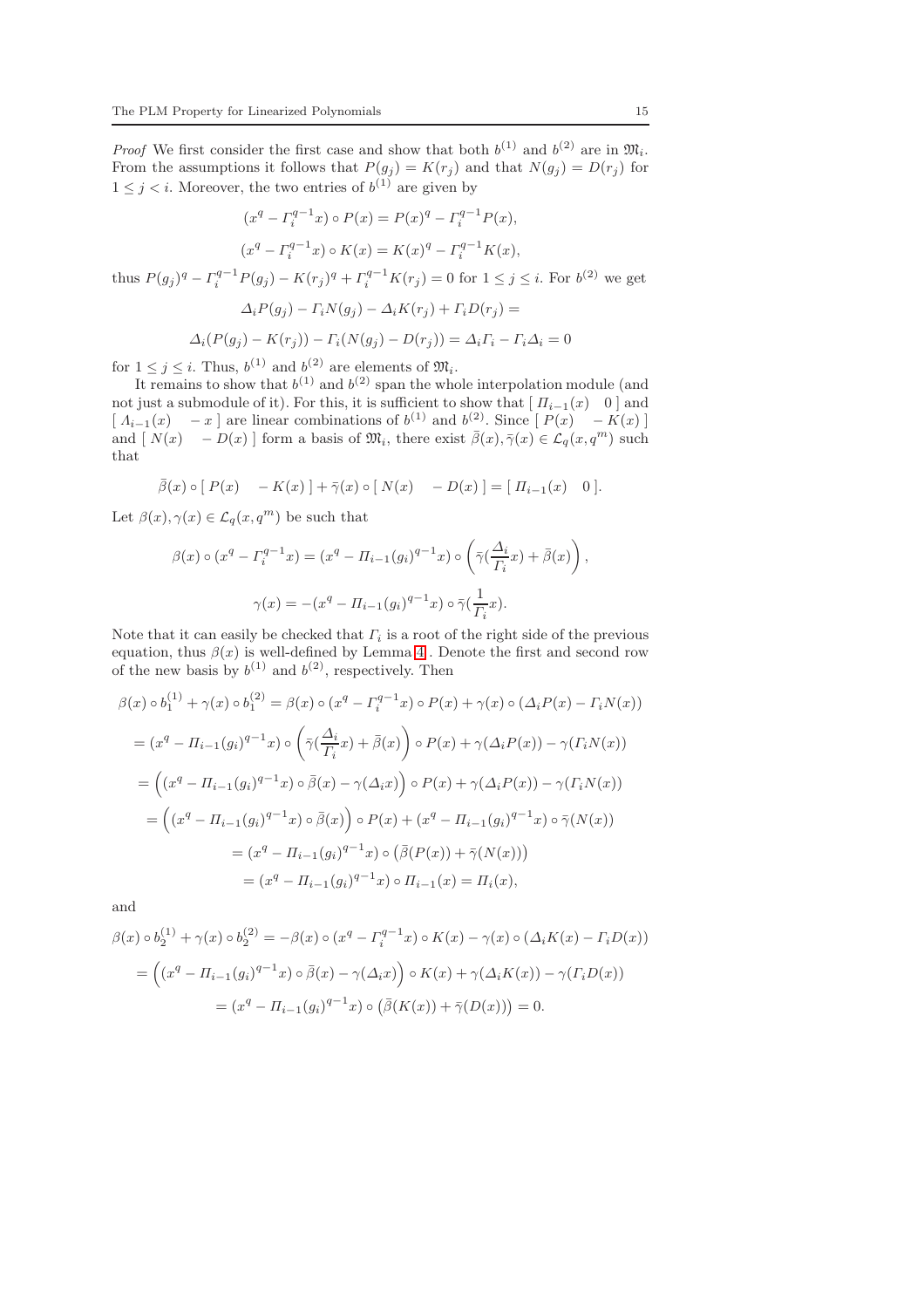Thus  $\beta(x) \circ b^{(1)} + \gamma(x) \circ b^{(2)} = [H_i(x) \quad 0],$  i.e.  $[H_i(x) \quad 0]$  is in the module spanned by the new basis.

Analogously, if we have that  $\bar{c}(x) \circ [P(x) - K(x)] + \bar{d}(x) \circ [N(x) - D(x)] =$  $[A_{i-1}(x) - x]$  and define  $c(x)$ ,  $d(x) \in \mathcal{L}_q(x, q^m)$  such that

$$
d(x) = -\left(\bar{d}(x) + \frac{\Lambda_{i-1}(g_i) - r_i}{\Pi_{i-1}(g_i)} \bar{\gamma}(x)\right) \circ \left(\frac{1}{\Gamma_i} x\right)
$$

$$
c(x) \circ (x^q - \Gamma_i^{q-1} x) = \bar{c}(x) + \frac{\Lambda_{i-1}(g_i) - r_i}{\Pi_{i-1}(g_i)} \bar{\beta}(x) - d(\Delta_i x)
$$

we get

$$
c(x) \circ b^{(1)} + d(x) \circ b^{(2)} = [A_i(x) - x].
$$

Hence, we have shown that the new basis  $\{b^{(1)}, b^{(2)}\}$  spans the whole interpolation module.

For the second case note that

$$
\operatorname{rs}\left(\begin{bmatrix} \Delta_i x & -\Gamma_i x \\ 0 & x^q - \Delta_i^{q-1} x \end{bmatrix} \circ \begin{bmatrix} P(x) - K(x) \\ N(x) - D(x) \end{bmatrix}\right)
$$

$$
= \operatorname{rs}\left(\begin{bmatrix} x^q - \Delta_i^{q-1} x & 0 \\ \Gamma_i x & -\Delta_i x \end{bmatrix} \circ \begin{bmatrix} N(x) - D(x) \\ P(x) - K(x) \end{bmatrix}\right),
$$

which corresponds to the first case after exchanging  $P(x)$  with  $N(x)$  and  $K(x)$ with  $D(x)$  (and vice versa).

**Remark 25** In the notation of Proposition [3,](#page-2-1) applying the previous theorem to  $P(x) =$  $\Pi_{i-1}(x), K(x) = 0, N(x) = \Lambda_{i-1}(x)$  and  $D(x) = -x$ , leads to a computation that is identical up to a constant to the one in Proposition  $3$  in which the q-annihilator polynomial and the q-Lagrange polynomial are iteratively constructed.

Using Lemma [24](#page-13-0) as our main ingredient, we now set out to design an iterative algorithm that computes a minimal basis for  $\mathfrak{M}_i$  at each step *i*.

**Theorem 26** Algorithm [3](#page-16-0) yields a minimal basis of the interpolation module  $\mathfrak{M}(\mathbf{r})$ , where the leading position of the first row is 1 and the leading position of the second row is 2.

*Proof* Denote by  $M_1$  the matrix we multiply by on the left in the first IF statement and by  $M_2$  the one in the ELSE statement of the algorithm. We know from Lemma [24](#page-13-0) that at each step,  $B_i$  is a basis for the interpolation module  $\mathfrak{M}_i$ . We now show that it is a minimal basis with respect to the  $(0, k - 1)$ -weighted term-overposition monomial order via induction on  $i$ . Assume that at step  $i$  the first row has leading position 1 and the second row has leading position 2, i.e.  $qdeg(P_i(x))$  $qdeg(K_i(x)) + k - 1$  and  $qdeg(N_i(x)) \leq qdeg(D_i(x)) + k - 1$ . If  $qdeg(P_i(x)) \leq$  $qdeg(D_i(x)) + k - 1$  we composite on the left by  $M_1$ . Hence,

$$
\mathrm{qdeg}(P_{i+1}(x)) = \mathrm{qdeg}(P_i(x)) + 1
$$

and

 $qdeg(K_{i+1}(x)) = qdeg(K_i(x)) + 1 < qdeg(P_i(x)) - k + 2 = qdeg(P_{i+1}(x)) - k + 1.$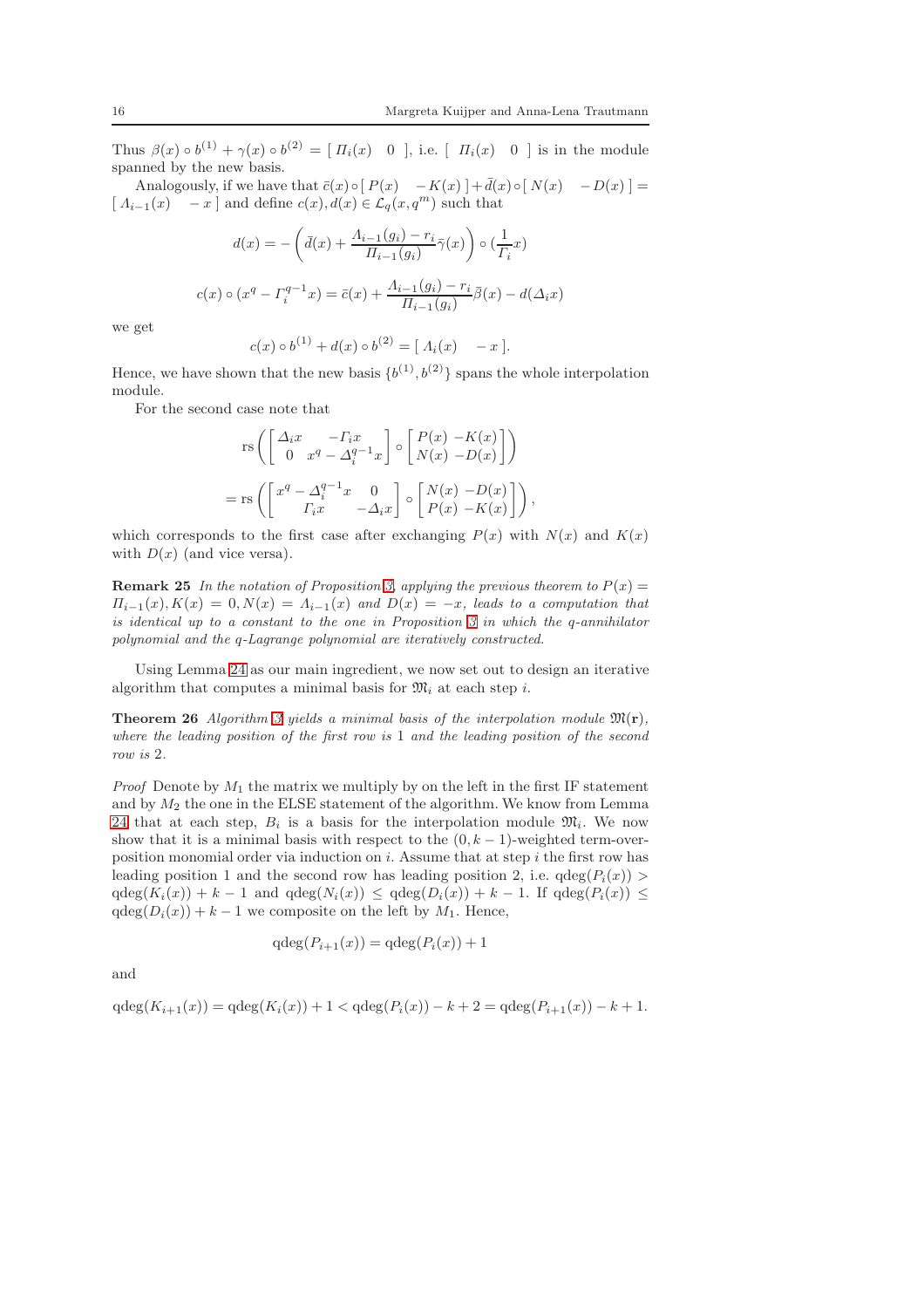<span id="page-16-0"></span>Algorithm 3 Iterative computation of minimal basis of  $\mathfrak{M}(\mathbf{r})$ .

**Required**: Linearly independent 
$$
g_1, \ldots, g_n \in \mathbb{F}_{q^m}
$$
, received  $r_1, \ldots, r_n \in \mathbb{F}_{q^m}$ .  
\nInitialize list: =  $[\,]$ ,  $j := 0$ ,  $B_0 := \begin{bmatrix} x & 0 \\ 0 & x \end{bmatrix}$ .  
\nWe denote  $B_i := \begin{bmatrix} P_i(x) - K_i(x) \\ N_i(x) - D_i(x) \end{bmatrix}$ .  
\n**for**  $i$  from 1 to  $n$  **do**  
\n $\Gamma_i := P_{i-1}(g_i) - K_{i-1}(r_i)$ ,  $\Delta_i := N_{i-1}(g_i) - D_{i-1}(r_i)$ .  
\n**if**  $[\text{deg}(P_{i-1}(x)) \leq \text{deg}(D_{i-1}(x)) + k - 1$  **and**  $\Gamma_i \neq 0 \text{ or } \Delta_i = 0$  **then**  
\n $B_i := \begin{bmatrix} x^q - \Gamma_i^{q-1}x & 0 \\ \Delta_i x & -\Gamma_i x \end{bmatrix} \circ B_{i-1}$   
\n**else**  
\n $B_i := \begin{bmatrix} \Delta_i x & -\Gamma_i x \\ 0 & x^q - \Delta_i^{q-1} x \end{bmatrix} \circ B_{i-1}$   
\n**end if**  
\n**end for**  
\n**return**  $B_n$ 

Thus, the leading position of the first row of  $B_{i+1}$  is still 1. Moreover,

$$
\mathrm{qdeg}(N_{i+1}(x)) \le \max\{\mathrm{qdeg}(P_i(x)), \mathrm{qdeg}(N_i(x))\} \le \mathrm{qdeg}(D_i(x)) + k - 1
$$

and, since the assumptions imply that  $qdeg(K_i(x)) < qdeg(D_i(x)),$ 

 $qdeg(D_{i+1}(x)) = \max\{qdeg(K_i(x)), qdeg(D_i(x))\} = qdeg(D_i(x)).$ 

Thus the leading position of the second row is 2. Since the assumptions are true for  $B_0$  the statement follows via induction.

Analogously one can prove that composition with  $M_2$  yields a basis of  $\mathfrak{M}_i$  with different leading positions in the two rows. I.e. at each step we get a basis of  $\mathfrak{M}_i$ with different leading positions, which is by Proposition [15](#page-6-0) a minimal basis. Thus, after *n* steps,  $B_n$  is a minimal basis for the interpolation module  $\mathfrak{M}(r)$ .

**Remark 27** It can be verified that, due to the linear independence of  $g_1, \ldots, g_k$ , the first k steps of the algorithm coincide up to a constant with the computation in Propo-sition [3.](#page-2-1) In other words, up to a constant, at step  $k$  the algorithm has computed the q-annihilator polynomial and the q-Lagrange polynomial corresponding to the data so far.

Example 28 Consider the same setting as in Example [23,](#page-12-1) i.e. a Gabidulin code in  $\mathbb{F}_{2^3} \cong \mathbb{F}_2[\alpha]$  (with  $\alpha^3 = \alpha + 1$ ) with generator matrix

$$
G = \begin{pmatrix} 1 & \alpha & \alpha^2 \\ 1 & \alpha^2 & \alpha^4 \end{pmatrix}
$$

and the received word  $\mathbf{r} = (\alpha^3 \ 0 \ \alpha)$ . We iteratively compute

$$
B_1 = \begin{bmatrix} x^2 + x & 0 \\ (\alpha + 1)x & x \end{bmatrix},
$$
  
\n
$$
B_2 = \begin{bmatrix} x^4 + (\alpha^2 + \alpha + 1)x^2 + (\alpha^2 + \alpha)x & 0 \\ (\alpha^2 + \alpha)x^2 + (\alpha^2 + \alpha + 1)x & (\alpha^2 + \alpha)x \end{bmatrix}
$$

,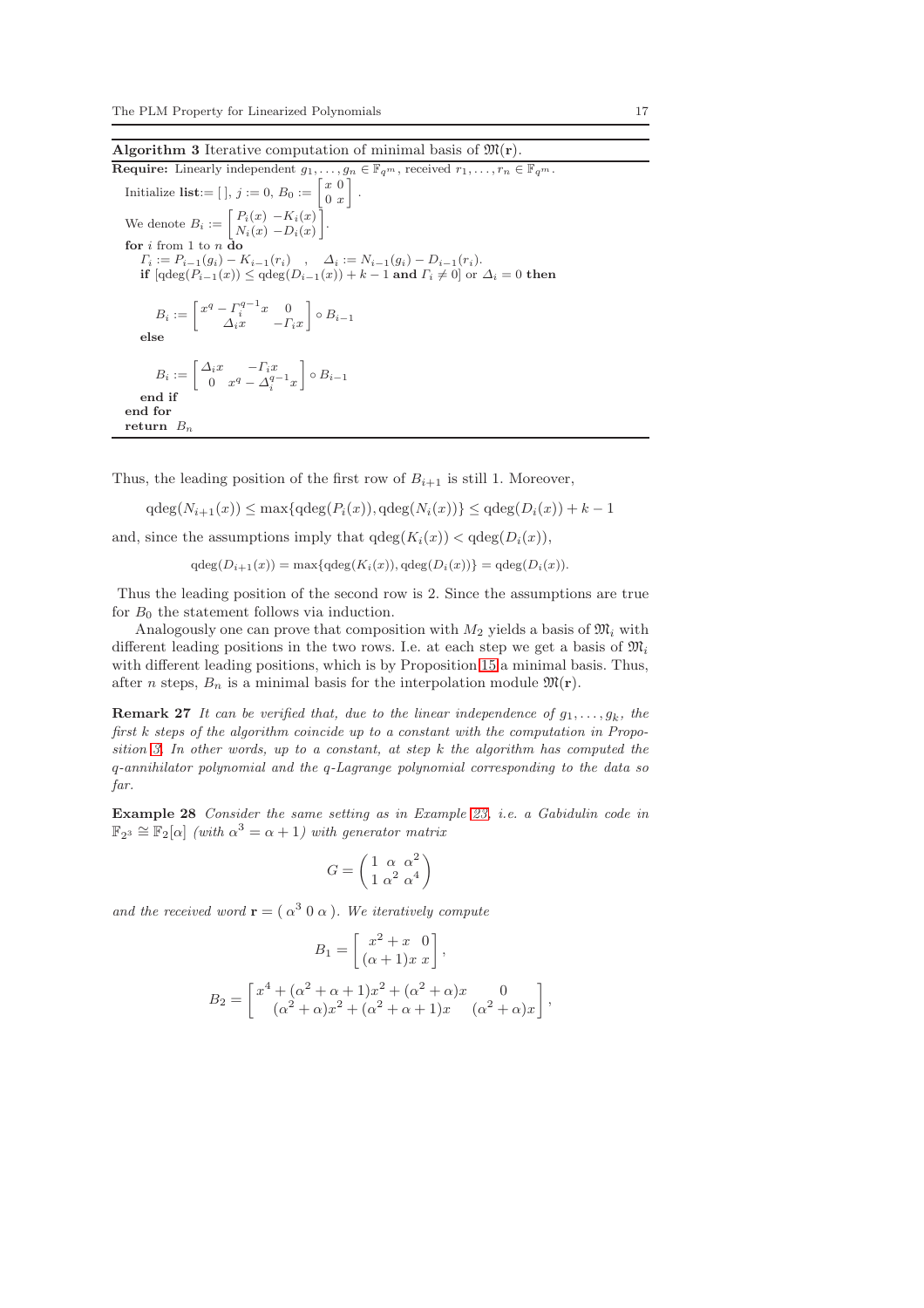$$
B_3 = \begin{bmatrix} \alpha^2 x^4 + \alpha^5 x & x \\ \alpha x^4 + \alpha^4 x^2 + x & \alpha x^2 + \alpha^6 x \end{bmatrix}.
$$

B<sub>3</sub> is a minimal  $(0, 1)$ -weighted basis of the interpolation module. We get  $\ell_1 = 2$  and  $\ell_2 = 2$ , i.e. we want to use all  $\beta(x) \in \mathcal{L}_2(x, 2^3)$  with 2-degree less than or equal to 0 and all monic  $\gamma(x) \in \mathcal{L}_2(x, 2^3)$  with 2-degree equal to 0. Thus,  $\beta(x) = b_0x$  for  $b_0 \in \mathbb{F}_{2^3}$  and  $\gamma(x) = x$ . We get divisibility for  $b_0 \in \mathbb{F}_{2^3} \setminus {\{\alpha^6\}}$ . The corresponding message polynomials are indeed the same as the ones from Example [23,](#page-12-1) although the minimal basis of the interpolation module differs from the one in Example [23.](#page-12-1) This can also be verified by the fact that

$$
\alpha^2 x^4 + \alpha^5 x x x \alpha^3 x^2 = \begin{bmatrix} x & 0 \\ \alpha x & \alpha^2 x \end{bmatrix} \circ \begin{bmatrix} \alpha^2 x^4 + \alpha^5 x & x \\ \alpha x^4 + \alpha^4 x^2 + x & \alpha x^2 + \alpha^6 x \end{bmatrix}
$$

$$
\implies [\beta'(x) \quad x] \circ \begin{bmatrix} \alpha^2 x^4 + \alpha^5 x & x \\ \alpha^6 x^2 + x & \alpha^3 x^2 \end{bmatrix} =
$$

$$
\alpha^2 [\alpha^5 \beta'(x) + \alpha^6 x \quad x] \circ \begin{bmatrix} \alpha^2 x^4 + \alpha^5 x & x \\ \alpha^4 x^4 + \alpha^4 x^2 + x & \alpha x^2 + \alpha^6 x \end{bmatrix},
$$

which implies that  $\beta'(x)$  in the setting of Example [23](#page-12-1) corresponds to  $\beta(x) = \alpha^5 \beta'(x) +$  $\alpha^6 x$  in this example.

<span id="page-17-0"></span>We can now prove the following properties of the two elements of a minimal basis of the interpolation module.

**Lemma 29** Consider a Gabidulin code  $C \subseteq \mathbb{F}_{q^m}^n$  of dimension k. Let  $\mathfrak{M}(\mathbf{r})$  be the interpolation module of the received word  $\mathbf{r} \in \mathbb{F}_{q^m}^n$  with minimal basis  $B = \{b^{(1)}, b^{(2)}\}$ where  $\text{lpos}(b_{n}^{(i)} i$  for  $i = 1, 2$ . Furthermore denote by  $\ell_i$  be the  $(0, k-1)$ -weighted q-degree of  $b^{(i)}$  for  $i = 1, 2$ . Then

$$
\ell_1 + \ell_2 = n + k - 1
$$

 $\overline{q}$ 

or equivalently

 $\sqrt{ }$ 

$$
\deg(b_1^{(1)}) + \deg(b_2^{(2)}) = n.
$$

*Proof* By Proposition [17](#page-7-1) we know that the  $q$ -degrees of any minimal basis of the interpolation module  $\mathfrak{M}_{r}$  have to add up to the same number, hence it is enough to show that they add up to  $n + k - 1$  for one particular basis. Consider the iterative construction of a minimal basis from Algorithm [3.](#page-16-0) It is easy to see that the initial basis has weighted q-degrees 0 and  $k - 1$ . Moreover, at each step the q-degree of one row is increased by one, whereas the q-degree of the other row remains the same. Thus, the sum of the two  $q$ -degrees is increased by 1 at each step. Since we get the desired basis of  $\mathfrak{M}_{r}$  at the *n*-th step, the statement follows.

We will now show that in the case where the received word is within the unique decoding radius the algorithm only computes the minimal basis of the interpolation module and then performs one symbolic division to find the message polynomial.

<span id="page-17-1"></span>**Lemma 30** In the setting of Lemma [29](#page-17-0) let  $t := min\{d_R(c, r) | c \in C\}$ . Then

$$
\ell_2 \leq t + k - 1
$$

or equivalently  $q \deg(b_2^{(2)}) \leq t$ . Furthermore,

$$
\ell_1 = \mathrm{qdeg}(b_1^{(1)}) \ge n - t.
$$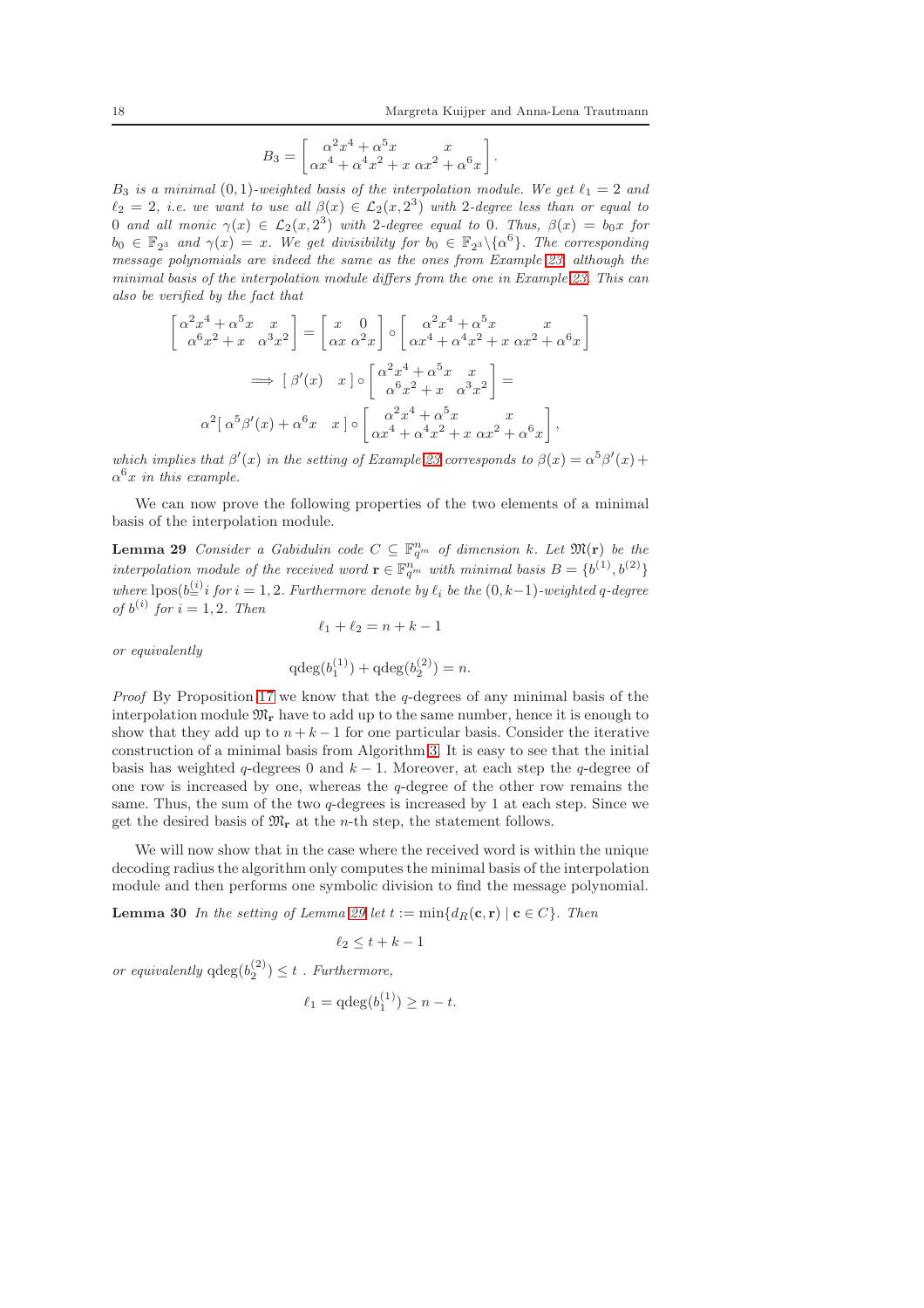*Proof* Let  $m(x) \in \mathcal{L}_q(x, q^m)$  be the message polynomial corresponding to the code-word c. Then by Theorem [20,](#page-9-0) there exist  $D(x) \in \mathcal{L}_q(x, q^m)$  of q-degree t such that  $f := [D(m(x)) D(x)]$  is an element of the interpolation module with leading posi-tion 2. By the PLM property from Theorem [16](#page-7-0) we know that  $\text{Im}(f) = \text{Im}(a(x) \circ b^{(2)})$ for some  $a(x) \in \mathcal{L}_q(x, q^m)$ , i.e.  $\text{Im}(f) \ge \text{Im}(b^{(2)})$ , which implies the first statement since the leading positions of both elements are 2. We know from Lemma [29](#page-17-0) that  $\ell_1 + \ell_2 = n + k - 1$ , i.e.

$$
\ell_1 = n + k - 1 - \ell_2 \ge n - t.
$$

**Lemma 31** In the previous setting, if  $t \leq (n-k)/2$ , then  $\ell_2 = t+k-1$ , or equivalently  $qdeg(b_2^{(2)}) = t$ , and  $\ell_1 = n - t$ .

Proof We know from Lemma [30](#page-17-1) that

$$
\ell_1 \ge n - t \ge \frac{n+k}{2}.
$$

Since the vector corresponding to the closest codeword has  $(0, k - 1)$ -weighted qdegree  $t + k - 1 < \ell_1$ , this vector is  $a(x) \circ b^{(2)}$  for some  $a(x) \in \mathcal{L}_q(x, q^m)$ . But if the divisibility requirement is fulfilled for  $a(x) \circ b^{(2)}$ , then it must also be fulfilled for  $b^{(2)}$ . Hence  $b^{(2)}$  must correspond to the closest codeword and is thus of weighted q-degree  $t + k - 1$  (by Theorem [20\)](#page-9-0). Note that the last step could also be justified by using the fact that we are inside the unique decoding radius. From Lemma [29](#page-17-0) we then get that  $\ell_1 = n + k - 1 - \ell_2 = n - t$ .

<span id="page-18-0"></span>Corollary 32 It follows that, if the received word is within the unique decoding radius, Algorithm [1](#page-10-0) only performs one loop and hence only one symbolic division to find the message polynomial correspoding to the unique closes codeword.

# 4.3 Complexity Analysis

We will now analyze the computational complexity of the previous algorithms. We will start with the easier task of analyzing Algorithms [2](#page-12-0) and [3.](#page-16-0) Then we will derive some results on the degrees of the minimal basis elements that will help us derive the overall decoding complexity in terms of the rank distance of the closest codeword to the received word.

For the whole subsection we will use the notation of the previous subsection, i.e.  $b^{(1)}, b^{(2)} \in \mathcal{L}_q(x, q^m)$  form a minimal basis of the interpolation module  $\mathfrak{M}(\mathbf{r})$ and  $\ell_i$  is the  $(0, k-1)$ -weighted q-degree of  $b^{(i)}$  for  $i = 1, 2$ . Moreover,  $\text{lpos}(b^{(i)}) = i$ for  $i = 1, 2$ .  $\Pi_{\mathbf{g}}(x)$  is the annihilator polynomial for the generators of the code  $g_1, \ldots, g_n \in \mathbb{F}_{q^m}$  and  $\Lambda_{\mathbf{r},\mathbf{g}}(x)$  is the q-Lagrange polynomial with respect to the received vector  $\mathbf{r} \in \mathbb{F}_{\mathbf{q}^m}^{\mathbf{n}}$ .

**Lemma 33**  $\Pi_{\mathbf{g}}(x)$  can be computed with at most  $O_{q^m}(qn^2)$  operations.

*Proof* Consider the iterative construction from Proposition [3.](#page-2-1) At step  $i$  we need to compute  $\Pi_i(x) = (x^q - g_i^{q-1}x) \circ \Pi_{i-1}(x)$ . We compute a  $(q-1)$ -th power of  $g_i$ , which are at most  $q - 2$  multiplications. Moreover, we need to multiply  $\Pi_{i-1}(x)$ with this power, which needs at most i operations since  $qdeg(\Pi_{i-1}(x)) = i - 1$ . Similarly we need to take the q-th power of all terms of  $\Pi_{i-1}(x)$ , which needs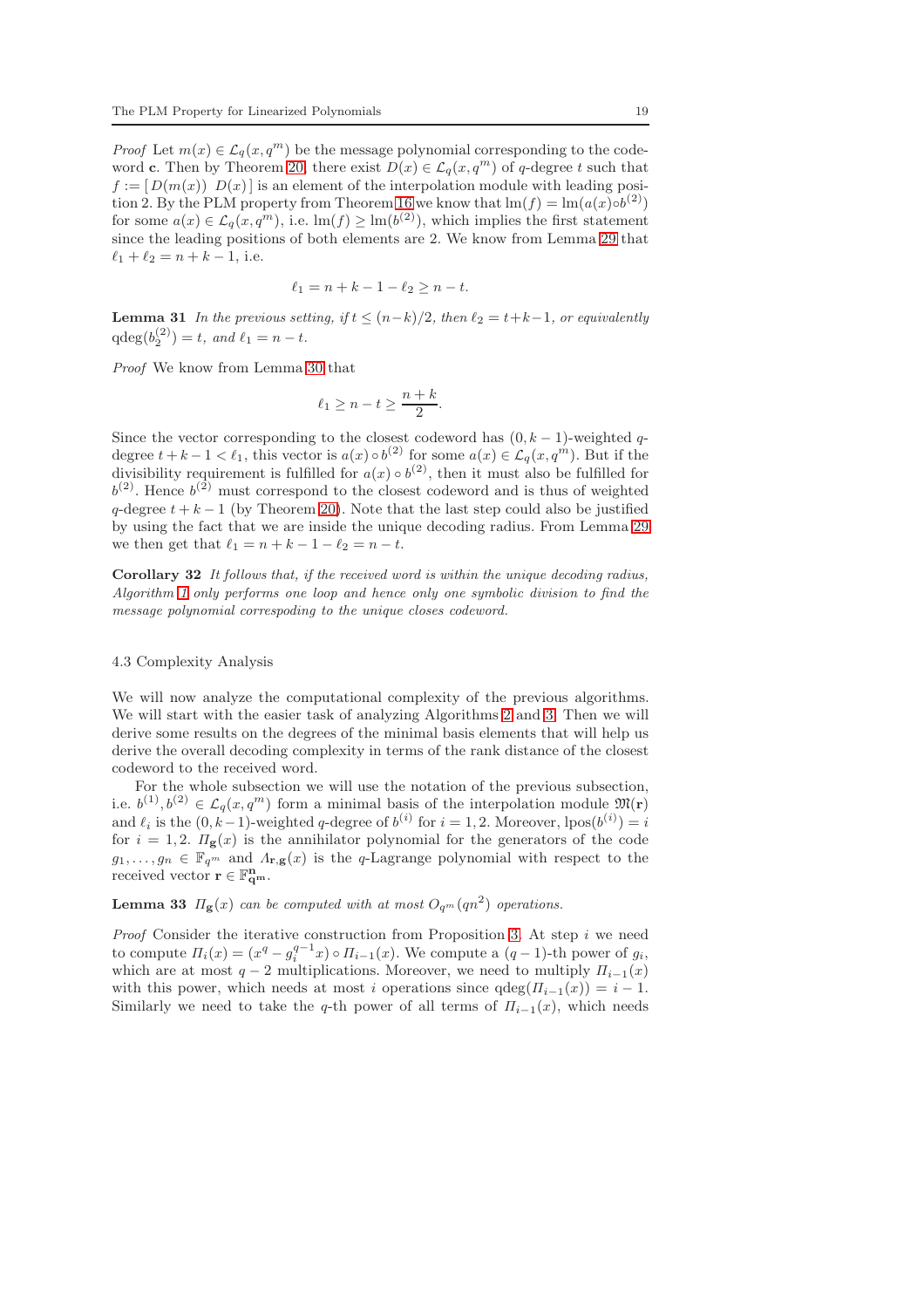at most  $qi$  operations. The last step is to take the difference of the two resulting polynomials (where one has q-degree i and the other  $i + 1$ ), hence at most  $i + 1$ operations. Since i is upper bounded by n, we get an upper bound of  $O_{q^m}(qn)$ operations at each step. Since there are  $n$  steps the overall complexity is upper bounded by  $O_{q^m}(qn^2)$ .

Note that if we use a normal basis of  $\mathbb{F}_{q^m}$ , taking q-th powers becomes negligible (see e.g. [\[26,](#page-23-9) Section 3.1]). Then the above complexity order reduces to  $O_{q^m}(n^2)$ .

**Remark 34** Since  $\Pi$ **g**(x) does not depend on the received word, we can precompute and store it. In the following we assume that we precomputed  $\Pi_{g_1,...,g_i}(x)$  for  $i=1,...,n$ since we will need all of them for the computation of the q-Lagrange polynomial.

**Lemma 35**  $\Lambda_{\mathbf{r},\mathbf{g}}(x)$  can be computed with at most  $O_{q^m}(n^2)$  operations.

*Proof* Consider again the iterative construction from Proposition [3.](#page-2-1) At step  $i$  we need to compute  $\Lambda_i(x) = \Lambda_{i-1}(x) - \frac{\Lambda_{i-1}(g_i) - r_i}{\Pi_{i-1}(g_i)} \Pi_{i-1}(x)$ . We need to compute two evaluations of polynomials of  $q$ -degree at most  $i$ , whose complexity is at most  $O_{q^m}(i)$ , and a negligible division and difference. Moreover, we need to take the difference of the two polynomials, which is in the order of at most  $O_{q^m}(i)$  (because of the degrees). The  $q$ -degrees are always at most  $n$ , hence for each step we need at most  $O_{q^m}(n)$  operations. Since we have n steps, we get the desired complexity order.

Note that computing  $\Pi_{\mathbf{g}}(x)$  and  $\Lambda_{\mathbf{r},\mathbf{g}}(x)$  ad hoc is much more expensive than using the iterative definition, which is why we used the method from Proposition [3.](#page-2-1)

# **Proposition 36** Algorithm [2](#page-12-0) has complexity order  $O_{q^m}(n^3)$ .

Proof Once we have the basis of the interpolation module, i.e. after computing  $\Lambda_{\mathbf{r},\mathbf{g}}(x)$ , the computation of the minimal basis consists of several linearized extended Euclidean algorithms. The complexity order of the linearized EEA is upper bounded by the square of the larger  $q$ -degree of the two input polynomials (see e.g. [\[26,](#page-23-9) Section 3.1]), thus in our case it is  $O_{q^m}(n^2)$ . At each step the q-degree decreases in our algorithm, hence there are at most  $n$  steps. Overall, the complex-ity order of Algorithm [2](#page-12-0) is upper bounded by  $O(n^3)$ . Thus, the computation of  $\Lambda_{\mathbf{r},\mathbf{g}}(x)$  becomes negligible.

We will now analyze the iterative method of constructing a minimal basis for the interpolation module.

# **Proposition [3](#page-16-0)7** Algorithm 3 has complexity order  $O_{q^m}(qn^2)$ .

Proof For the iterative computation of the minimal basis from Algorithm [3](#page-16-0) we need n steps. In each step we need some polynomial evaluations and differences to compute  $\Delta_i$  and  $\Gamma_i$ , which needs  $O_{q^m}(n)$  operations (similarly to before). Moreover, we need to multiply a linearized polynomial of  $q$ -degree at most n by a scalar, which also needs  $O_{q^m}(n)$  operations. Similarly, the last step is the composition with  $(x^q - g_i^{q-1}x)$ , which is analogous to the computation of  $\Pi_{\mathbf{g}}(x)$  and is hence in the order of  $O_{q^m}(qn)$ . Overall we get an upper bound on the complexity of  $O(qn^2)$ .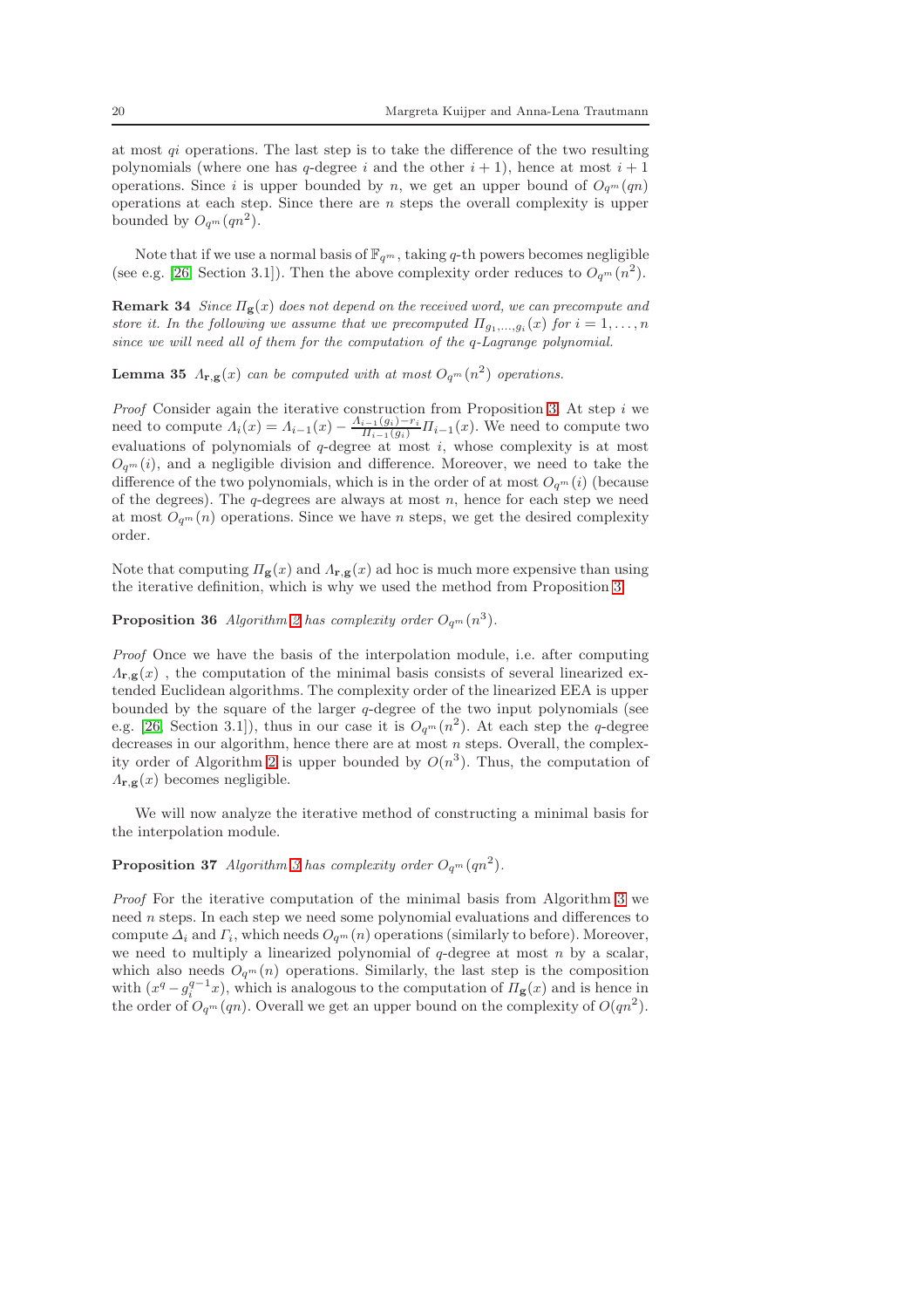As before, if we use a normal basis representation of the extension field, the complexity order of Algorithm [3](#page-16-0) can be reduced to  $O_{q^m}(n^2)$ . If we do so, or if  $q \leq n$ , the upper bound for the iterative method is better than the one for the algorithm using the extended Euclidean algorithm (EEA). Note though, that our upper bound for the number of iterations needed in Algorithm [2](#page-12-0) is very rough and the actual complexity of the algorithm might be much lower. Moreover, one could use the faster version of the Euclidean algorithm from [\[26\]](#page-23-9) to further decrease the complexity of this algorithm.

We still need to estimate the complexity of the actual decoding algorithm, using our parametrization.

**Theorem 38** Let  $t$  be the rank distance between the received word  $\mathbf{r}$  and the closest codeword  $c \in C$ . The complexity of Algorithm [1,](#page-10-0) using Algorithm [3](#page-16-0) for the computation of the minimal basis, is upper bounded by

$$
O_{q^m}((q^{m(2t+k-n)}+q)n^2)
$$

Thus, the computational complexity of our algorithm is exponential in q if and only if  $2t + k - n \geq 0 \iff t > (n - k)/2$ , i.e. **r** is beyond the unique decoding radius.

*Proof* The complexity is dominated by the number of different  $a(x)$ ,  $b(x)$  we need to consider in Algorithm [1.](#page-10-0) We know that j runs from 0 to  $t-\ell_2+k-1$  to find the solutions at distance  $t$ . For the largest value of  $j$  the parametrization considers all  $a(x) \in \mathcal{L}_q(x,q^m)$  with  $\deg(a(x)) \leq t - \ell_1 + k - 1$  and all monic  $b(x) \in \mathcal{L}_q(x,q^m)$ with  $qdeg(b(x)) \leq t - \ell_2 + k - 1$ . Hence we get

$$
q^{m(t-\ell_1+k)}q^{m(t-\ell_2+k-1)}=q^{m(2t-(\ell_1+\ell_2)+2k-1)}=q^{m(2t+k-n)}
$$

possible pairs (where we used Lemma [29](#page-17-0) for the last equality). For each such pair  $a(x)$ ,  $b(x)$  the symbolic division algorithm for linearized polynomials is executed. which has a complexity order of square of the larger q-degree of the two polynomials (see e.g.  $[6, 26]$  $[6, 26]$ ). The degrees of our polynomials can be upper bounded by n, hence the symbolic division has order at most  $O_{q^m}(n^2)$ . Furthermore, we need to consider the complexity of Algorithm [3,](#page-16-0) hence we get the desired complexity order.

Note that it was already shown in Corollary [32](#page-18-0) that only one loop with one symbolic division needs to be executed if  $t \leq (n-k)/2$ , hence the complexity order in this case is given by the complexities of Algorithm [2](#page-12-0) or [3.](#page-16-0)

In the following we will show what happens beyond the unique decoding radius. For this we first derive another result on  $\ell_1$ .

Lemma 39 If  $t > (n - k)/2$ , then  $\ell_1 \leq t + k - 1$ .

*Proof* We will prove this by contradiction. Assume that  $\ell_1 > t + k - 1$ . It follows right from the degree requirements in Theorem [20](#page-9-0) that any linear combination involving  $b^{(1)}$  would have higher degree than the one corresponding to distance t. Thus, the element of  $\mathfrak{M}(r)$  that corresponds to the closest codeword must be a multiple of  $b^{(2)}$ . But if a multiple of  $b^{(2)}$  fulfills the divisibility requirement, then already  $b^{(2)}$  itself needs to fulfill it as well. Hence the message polynomial is the symbolic quotient of  $b_1^{(2)}$  by  $b_2^{(2)}$  and the algorithm terminates after just computing this quotient. It follows that  $\ell_2 = t + k - 1$  and thus, by Lemma [29,](#page-17-0)  $n + k - 1 =$  $\ell_1 + \ell_2 > 2(t + k - 1)$ , which is equivalent to  $t < (n - k + 1)/2 \iff t \leq (n - k)/2$ .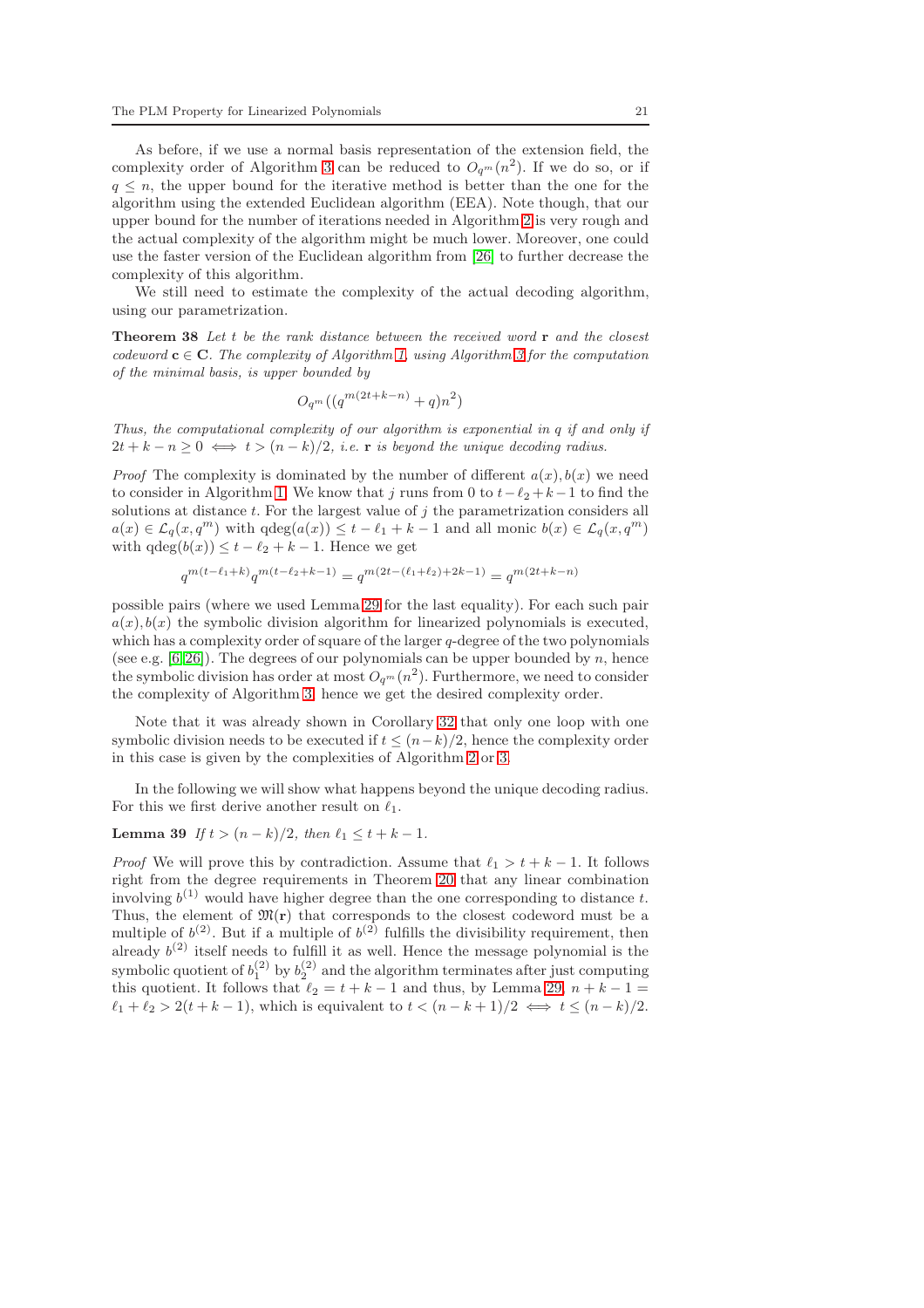Therefore we can assume  $\ell_1 \leq t+k-1$  (and thus  $\ell_2 \geq n-t$ , by Lemma [29\)](#page-17-0) for the remaining investigation. Hence, we get that

$$
n-t \le \ell_i \le t+k-1 \quad , \quad i=1,2.
$$

If we write  $t = \lfloor (n - k)/2 \rfloor + \epsilon$  for some  $1 \leq \epsilon \leq n$  we get

$$
\left\lceil \frac{n+k}{2} \right\rceil - \epsilon \le \ell_i \le \left\lfloor \frac{n+k}{2} \right\rfloor + \epsilon - 1 \quad , \quad i = 1, 2.
$$

We want to show what happens if  $\epsilon$  is small. Assume that  $\epsilon = 1$ , then we distinguish two cases.

Case 1:  $n + k$  odd

Then the only possible pair is

$$
\ell_1 = \ell_2 = \frac{n+k-1}{2} = t+k-1.
$$

Hence, the parametrization goes over all  $a(x) \in \mathcal{L}_q(x, q^m)$  with  $qdeg(a(x)) \leq 0$ and  $b(x) = x$ . There are  $q^m$  many linear combinations (all scalar multiples of  $b^{(1)}$ ) where the algorithm checks for divisibility.

Case 2:  $n + k$  even

Then the possible pairs are

$$
\ell_1 = \frac{n+k}{2} - 1 \text{ and } \ell_2 = \frac{n+k}{2} = t+k-1,
$$
  

$$
\ell_1 = \frac{n+k}{2} = t+k-1 \text{ and } \ell_2 = \frac{n+k}{2} - 1.
$$

In the first case the parametrization goes over all  $a(x) \in \mathcal{L}_q(x, q^m)$  with  $qdeg(a(x)) \leq$ 1 and  $b(x) = x$ , which are  $q^{2m}$  many possibilities. In the second case the parametrization first only checks  $b^{(1)}$  and then goes over all  $a(x) \in \mathcal{L}_q(x, q^m)$  with  $qdeg(a(x)) =$ 0 and monic  $b(x) \in \mathcal{L}_q(x, q^m)$  with  $qdeg(b(x)) = 1$ , which are  $q^{2m}$  many possibilities in total.

This shows that in the case of one-step ahead decoding, the decoding complexity is still reasonable (especially for small  $q$  and  $m$ ), even though the general complexity is exponential.

# <span id="page-21-0"></span>5 Conclusion

In this paper we used a parametrization approach for decoding Gabidulin codes with respect to the rank metric. Our main result is that we use this algorithm to compute a list of message polynomials that correspond to all codewords that are closest to a given received word.

We developed some results on modules over the ring of linearized polynomials and proved the Predictable Leading Monomial (PLM) property for minimal bases of these modules. Furthermore we defined an interpolation module for a given Gabidulin code and a received word. The decoding algorithm and the parametrization were set inside this interpolation module, using the PLM property as a key ingredient.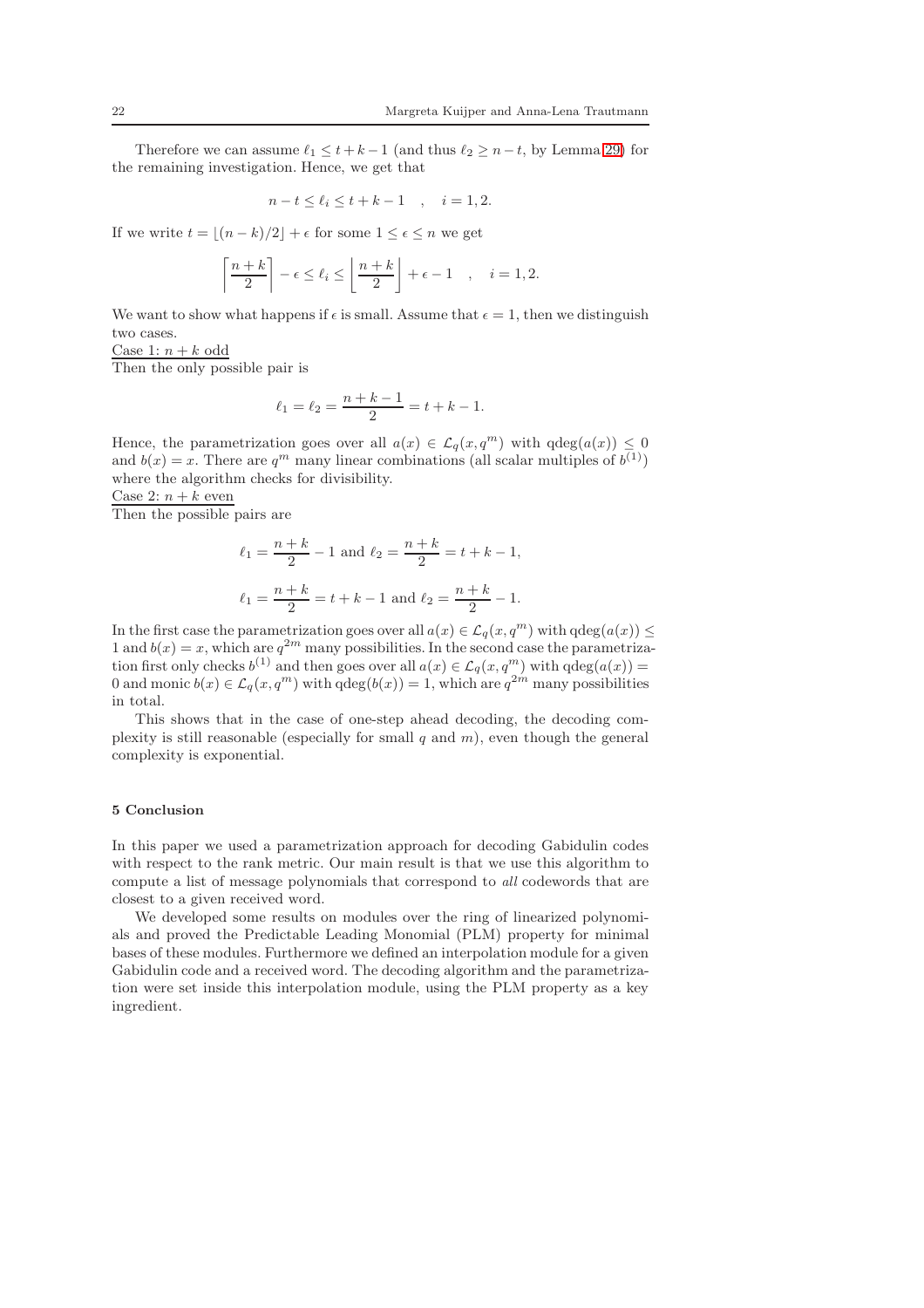To compute a minimal basis of the interpolation module we presented two algorithms – first one using the extended Euclidean algorithm for linearized polynomials and then an iterative algorithm with simple update steps.These algorithms are similar to other known algorithms, but in our setting they can be used for finding all closest codewords which differs from the known algorithms. Moreover, our setting is a novel point of view and we showed that these algorithms actually result in a minimal basis of the interpolation module.

Finally we gave a detailed complexity analysis, showing that our algorithm has polynomial computation complexity if and only if the received word is within the unique decoding radius. Nonetheless we showed that the algorithm is still feasible, if the rank distance between the received word and the code is close to the unique decoding radius, e.g. for one-step-ahead decoding.

#### References

- <span id="page-22-13"></span>1. Adams, W.W., Loustaunau, P.: An introduction to Gröbner bases, Graduate Studies in Mathematics, vol. 3. American Mathematical Society, Providence, RI (1994)
- <span id="page-22-12"></span>2. Ali, M., Kuijper, M.: A parametric approach to list decoding of Reed-Solomon codes using interpolation. IEEE Trans. Inform. Theory 57(10), 6718–6728 (2011). DOI 10.1109/TIT. 2011.2165803. URL <http://dx.doi.org/10.1109/TIT.2011.2165803>
- <span id="page-22-2"></span>3. Delsarte, P.: Bilinear forms over a finite field, with applications to coding theory. Journal of Combinatorial Theory, Series A 25(3), 226–241 (1978)
- <span id="page-22-1"></span>4. Gabidulin, E.M.: Theory of codes with maximum rank distance. Problemy Peredachi Informatsii 21(1), 3–16 (1985)
- <span id="page-22-4"></span>5. Gabidulin, E.M.: A fast matrix decoding algorithm for rank-error-correcting codes. In: Algebraic coding (Paris, 1991), Lecture Notes in Comput. Sci., vol. 573, pp. 126–133. Springer, Berlin (1992). DOI 10.1007/BFb0034349. URL <http://dx.doi.org/10.1007/BFb0034349>
- <span id="page-22-0"></span>6. Kötter, R., Kschischang, F.R.: Coding for errors and erasures in random network coding. IEEE Transactions on Information Theory 54(8), 3579–3591 (2008). DOI 10.1109/TIT. 2008.926449
- <span id="page-22-14"></span>7. Kuijper, M., Schindelar, K.: Minimal Gröbner bases and the predictable leading monomial property. Linear Algebra and its Applications 434(1), 104–116 (2011)
- <span id="page-22-15"></span>8. Kuijper, M., Trautmann, A.L.: Gröbner bases for linearized polynomials. In: arXiv:1406.4600 [cs.SC] (2014)
- <span id="page-22-16"></span>9. Kuijper, M., Trautmann, A.L.: Iterative list-decoding of Gabidulin codes via Gröbner based interpolation. In: arXiv:1405.7152 [cs.IT] (2014)
- <span id="page-22-11"></span>10. Kuijper, M., Trautmann, A.L.: List decoding Gabidulin codes via interpolation and the Euclidean algorithm. In: arXiv:1404.5716 [cs.IT] (2014)
- <span id="page-22-10"></span>11. Lidl, R., Niederreiter, H.: Finite Fields. Cambridge University Press, Cambridge, London. Second edition
- <span id="page-22-7"></span>12. Loidreau, P.: Decoding rank errors beyond the error correcting capability. In: International Workshop on Algebraic and Combinatorial Coding Theory (ACCT), pp. 186–190 (2006)
- <span id="page-22-5"></span>13. Loidreau, P.: A Welch-Berlekamp like algorithm for decoding Gabidulin codes. In: Coding and cryptography, Lecture Notes in Comput. Sci., vol. 3969, pp. 36–45. Springer, Berlin (2006)
- <span id="page-22-3"></span>14. Lusina, P., Gabidulin, E., Bossert, M.: Maximum rank distance codes as space-time codes. Information Theory, IEEE Transactions on 49(10), 2757–2760 (2003)
- <span id="page-22-8"></span>15. Mahdavifar, H., Vardy, A.: List-decoding of subspace codes and rank-metric codes up to singleton bound. In: Information Theory Proceedings (ISIT), 2012 IEEE International Symposium on, pp. 1488–1492 (2012). DOI 10.1109/ISIT.2012.6283511
- <span id="page-22-9"></span>16. Ore, O.: On a Special Class of Polynomials. Transactions of the American Mathematical Society 35, 559–584 (1933)
- <span id="page-22-6"></span>17. Richter, G., Plass, S.: Fast decoding of rank-codes with rank errors and column erasures. In: Information Theory, 2004. ISIT 2004. Proceedings. International Symposium on, pp. 398–398 (2004). DOI 10.1109/ISIT.2004.1365435